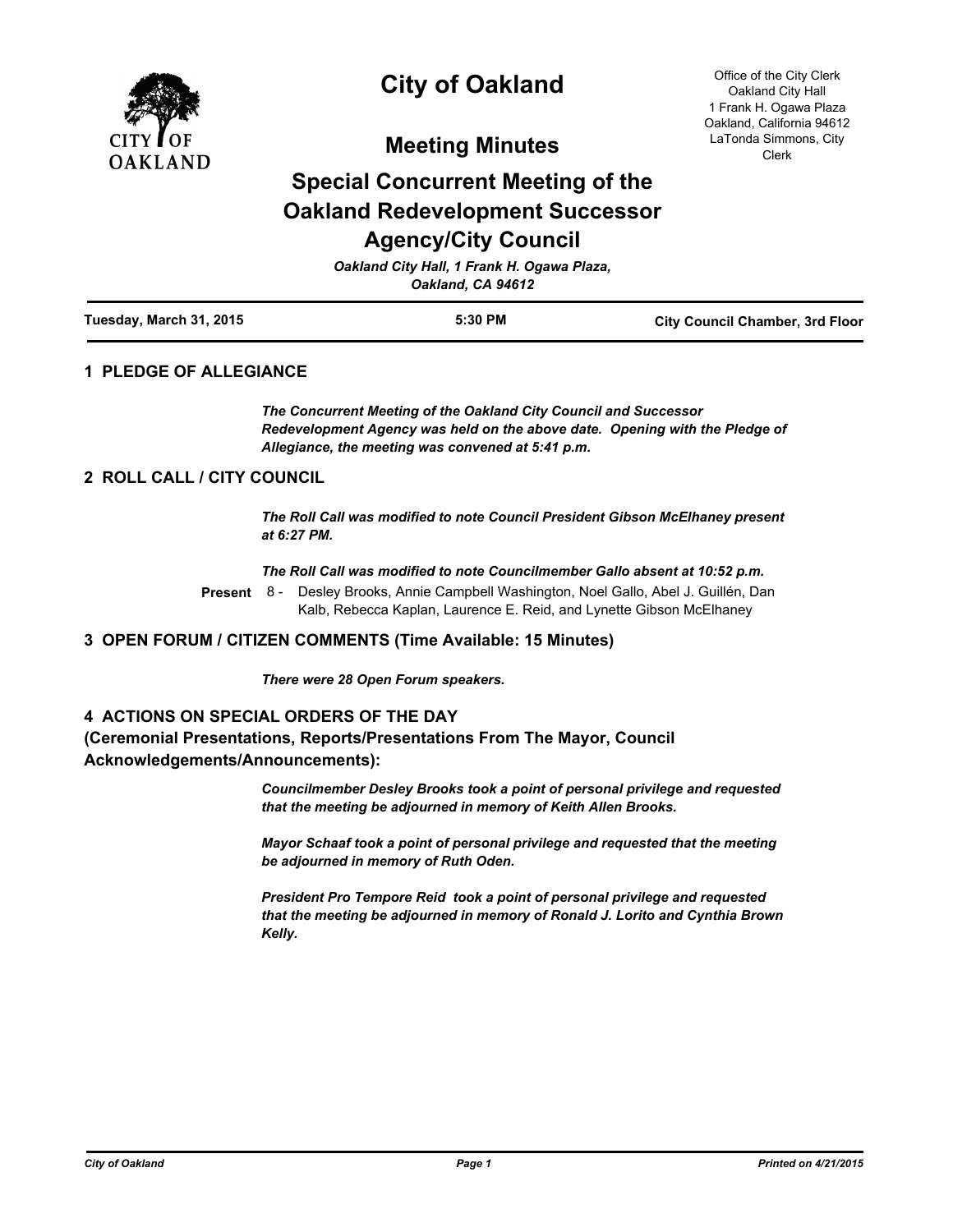**4.1** Subject: Celebrating Cesar Chavez Day From: Councilmembers Noel Gallo And Abel Guillen Recommendation: Adopt A Resolution In Celebration Of Cesar Chavez Day Honoring Oakland Latinos And Latinas Who Through Their Leadership And Community Service Have Continued The Legacy Of Cesar Chavez [14-0565](http://oakland.legistar.com/gateway.aspx?m=l&id=/matter.aspx?key=24544)

## **Attachments: [View Report.pdf](http://oakland.legistar.com/gateway.aspx?M=F&ID=8e845aed-6f21-470b-9348-e6f89a940733.pdf)**

[View Supplemental Report.pdf](http://oakland.legistar.com/gateway.aspx?M=F&ID=6996b4d2-66db-4be7-aff1-852651e728e4.pdf)

**A motion was made by Gibson McElhaney, seconded by Gallo, that this matter be Adopted as Amended. The motion carried by the following vote:**

- **Aye:** Brooks, Campbell Washington, Gallo, Guillén, Kalb, Kaplan, Reid, and Gibson **McElhaney** Aye: 8 -
- **4.2** Subject: National Dispatcher Appreciation Week From: Councilmember Desley Brooks Recommendation: Adopt A Resolution Recognizing April 13 - 19, 2015 As Emergency Dispatcher Week In The City Of Oakland [14-0617](http://oakland.legistar.com/gateway.aspx?m=l&id=/matter.aspx?key=24596)

*Attachments:* [View Report.pdf](http://oakland.legistar.com/gateway.aspx?M=F&ID=3682fc22-1d4c-4ab6-ab4b-a16a348ce85c.pdf)

*There was one speaker on this item.*

#### **This City Resolution was Adopted.**

- **Aye:** 5 Brooks, Campbell Washington, Gallo, Guillén, and Gibson McElhaney
- **Absent:** 3 Kalb, Kaplan, and Reid
- **4.3** Subject: Recognizing Oakland Unified Students From: Councilmember Campbell Washington Recommendation: Adopt A Resolution Recognizing Oakland Unified School District Students For Their Outstanding Performances And First Place Awards In The 36th Annual Martin Luther King Jr. Oratorical Fest 2015 [14-0651](http://oakland.legistar.com/gateway.aspx?m=l&id=/matter.aspx?key=24630)

#### **Attachments: [View Report.pdf](http://oakland.legistar.com/gateway.aspx?M=F&ID=4d770493-c76e-4f97-89e5-abf8d3bf3635.pdf)**

[View Supplemental Report.pdf](http://oakland.legistar.com/gateway.aspx?M=F&ID=aeb7f8a9-3156-4496-a4e8-af7eb5c2591c.pdf)

*This item was taken out of order before Item 4.1.*

**A motion was made by Campbell Washington, seconded by Kalb, that this matter be Adopted. The motion carried by the following vote:**

- **Aye:** 7 Brooks, Campbell Washington, Gallo, Guillén, Kalb, Kaplan, and Reid
- **Absent:** 1 Gibson McElhaney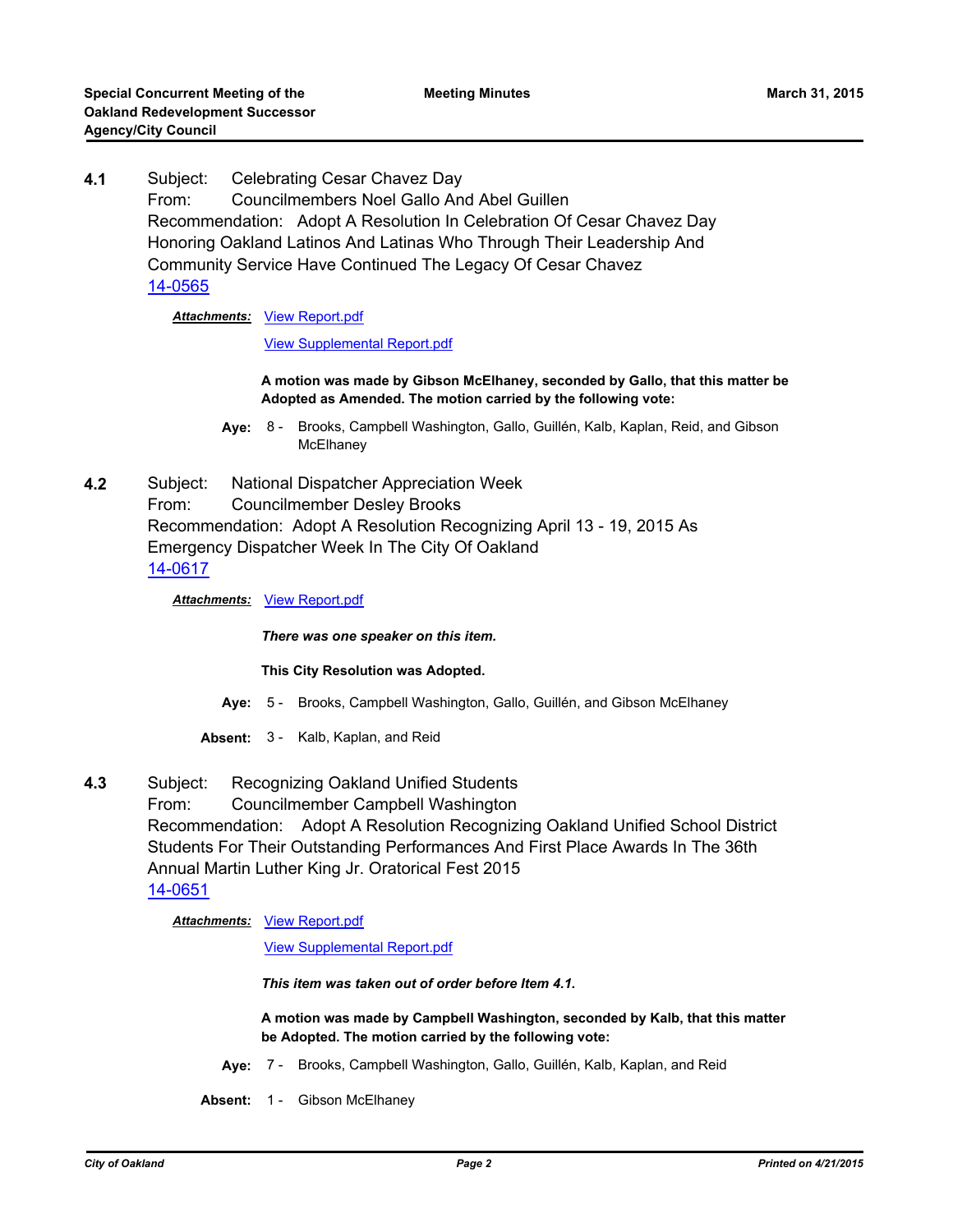# **5** APPROVAL OF THE DRAFT MINUTES FROM THE MEETING OF MARCH 17, 2015 [14-0675](http://oakland.legistar.com/gateway.aspx?m=l&id=/matter.aspx?key=24654)

# *Attachments:* [View Report.pdf](http://oakland.legistar.com/gateway.aspx?M=F&ID=a28d37e5-0aca-48bf-a5d7-510df1a9819e.pdf)

**A motion was made by Gallo, seconded by Campbell Washington, that this matter be Received and Filed. The motion carried by the following vote:**

- **Aye:** 6 Campbell Washington, Gallo, Guillén, Kalb, Kaplan, and Gibson McElhaney
- **Absent:** 2 Brooks, and Reid

# **6 MODIFICATIONS TO THE AGENDA AND PROCEDURAL ITEMS**

**(Requests To: Reschedule Items From Consent To Non-Consent To The Next Council Agenda, Speak On Consent Calendar, Register Votes, Change Order Of Items, Reconsiderations, Pull Items Held In Committee):**

## **7 CONSENT CALENDAR (CC) ITEMS:**

**7.1** Subject: Declaration Of A Local Emergency Due To AIDS Epidemic From: Office Of The City Attorney Recommendation: Adopt A Resolution Renewing And Continuing The City Council's Declaration Of A Local Emergency Due To The Existence Of A Critical Public Health Crisis With Regard To The Human Immunodeficiency Virus ("HIV")/Acquired Immunodeficiency Syndrome ("AIDS") Epidemic [14-0676](http://oakland.legistar.com/gateway.aspx?m=l&id=/matter.aspx?key=24655)

*Attachments:* [View Report.pdf](http://oakland.legistar.com/gateway.aspx?M=F&ID=49417850-3128-411d-ad09-d5087b791d1f.pdf)

#### **This City Resolution was Adopted.**

**7.2** Subject: Declaration Of Medical Cannabis Health Emergency From: Office Of The City Attorney Recommendation: Adopt A Resolution Renewing The City Council's Declaration Of A Local Public Health Emergency With Respect To Safe, Affordable Access To Medical Cannabis In The City Of Oakland [14-0677](http://oakland.legistar.com/gateway.aspx?m=l&id=/matter.aspx?key=24656)

#### *Attachments:* [View Report.pdf](http://oakland.legistar.com/gateway.aspx?M=F&ID=81667b69-8d8f-45cb-95e9-5e019b777fc2.pdf)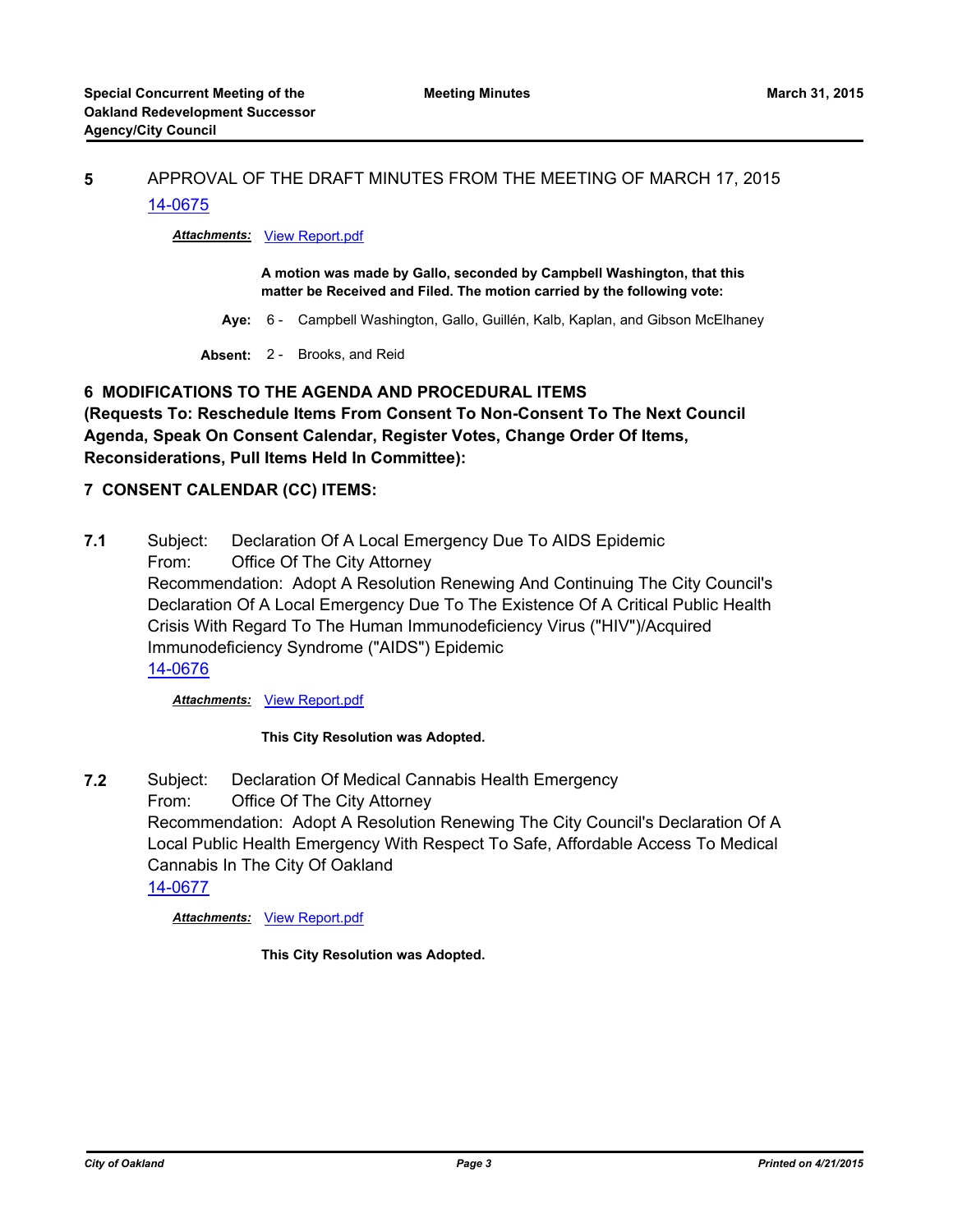**7.3** Subject: Civil Service Exemption For Employee And Labor Relations Analyst, Senior From: Human Resources Management Department Recommendation: Adopt An Ordinance Amending The Salary Schedule Of Ordinance No. 12187 C.M.S. ("Salary Ordinance") To Create The Classification Of Employee And Labor Relations Analyst, Senior [14-0419](http://oakland.legistar.com/gateway.aspx?m=l&id=/matter.aspx?key=24398)

**Attachments: [View Report.pdf](http://oakland.legistar.com/gateway.aspx?M=F&ID=a5235632-5b14-4875-ab4d-00c8eb2a5607.pdf)** 

[13298.pdf](http://oakland.legistar.com/gateway.aspx?M=F&ID=09187350-570e-4213-b906-d9de5d7c5043.pdf)

#### **This Ordinance was Approved for Final Passage.**

**7.4** Subject: Amending The Salary Schedule Of Ordinance No. 12187 C.M.S. From: Employee Relations Recommendation: Adopt An Ordinance Amending The Salary Schedule Of Ordinance 12187 C.M.S. (The Salary Ordinance) To Increase Salaries For Classifications Represented By The Oakland Police Officers' Association (OPOA) And Oakland Police Management Association (OPMA) In The Amounts Set Forth In The Adopted July 1, 2006 Through June 30, 2015 Memoranda Of Understanding (MOUs) [14-0580](http://oakland.legistar.com/gateway.aspx?m=l&id=/matter.aspx?key=24559)

Attachments: [View Report.pdf](http://oakland.legistar.com/gateway.aspx?M=F&ID=3eacfaee-74e3-47da-a7e0-b5ef5bb8bab0.pdf)

[13299.pdf](http://oakland.legistar.com/gateway.aspx?M=F&ID=145a0229-5aeb-4aa6-a93b-a8d4e2e4bca1.pdf)

#### **This Ordinance was Approved for Final Passage.**

**7.5** Subject: Amending Oakland Municipal Code Chapter 12.12 - Excavation From: Oakland Public Works Department Recommendation: Adopt An Ordinance Amending The Oakland Municipal Code (OMC) Chapter 12.12-Excavation To Enhance Preservation Of City's Street And Sidewalk Assets

[14-0417](http://oakland.legistar.com/gateway.aspx?m=l&id=/matter.aspx?key=24396)

**Attachments: [View Report.pdf](http://oakland.legistar.com/gateway.aspx?M=F&ID=c9f80e39-b1a2-4321-b6aa-c61da55e41f0.pdf)** 

[View Supplemental Report.pdf](http://oakland.legistar.com/gateway.aspx?M=F&ID=65a078c7-3658-4308-bb35-843f7b74d3e2.pdf)

[View Supplemental Report.pdf](http://oakland.legistar.com/gateway.aspx?M=F&ID=dec098f1-8aa3-437f-8797-15a44b262d2b.pdf)

[13300.pdf](http://oakland.legistar.com/gateway.aspx?M=F&ID=85897392-0d29-4d7c-8e36-7963ce38166b.pdf)

**This Ordinance was Approved for Final Passage.**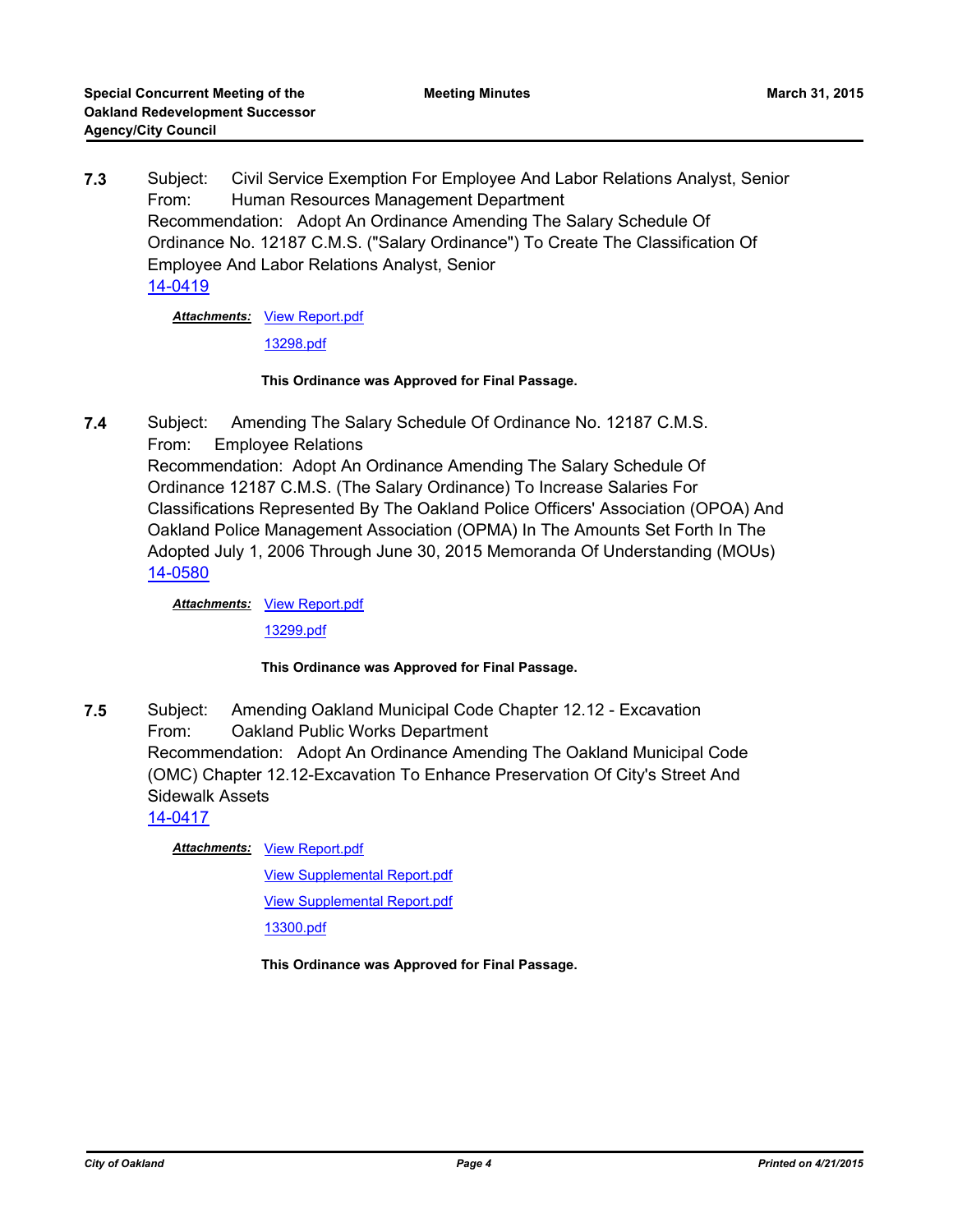**7.6** Subject: Car Share Policy, Ordinance, Master Fee Changes & External Funding From: Oakland Public Works Department Recommendation: Adopt An Ordinance That Amends Title 10.44 And Title 10.71 Of The Oakland Municipal Code To Establish New Parking Permits To Eligible Car Sharing Organizations; And Amend Ordinance Number 13184 C.M.S. (The FY 2013-14 Master Fee Schedule, Or "MFS") To Establish Fees For The New Permits [14-0502](http://oakland.legistar.com/gateway.aspx?m=l&id=/matter.aspx?key=24481)

**Attachments: [View Report.pdf](http://oakland.legistar.com/gateway.aspx?M=F&ID=882dc154-f30a-4f3f-979b-05f0a682a78e.pdf)** 

[View Supplemental Report.pdf](http://oakland.legistar.com/gateway.aspx?M=F&ID=f8818f4e-1e6b-4ade-89b2-1441411f045d.pdf)

[13301.pdf](http://oakland.legistar.com/gateway.aspx?M=F&ID=3beb60df-ebea-4924-8791-eb3aabf4a54c.pdf)

**This Ordinance was Approved for Final Passage.**

**7.7** Subject: Resolution In Support Of AB 65 - Body Worn Camera Fund From: Councilmember Dan Kalb Recommendation: Adopt A Resolution In Support Of State Assembly Bill (AB) 65 (Alejo) That Would Create A State Fund To Help Local Law Enforcement Agencies Purchase, Implement, And Maintain A Body Worn Camera Program [14-0579](http://oakland.legistar.com/gateway.aspx?m=l&id=/matter.aspx?key=24558)

> **Attachments: [View Report.pdf](http://oakland.legistar.com/gateway.aspx?M=F&ID=d55dbcf7-f6ab-40c9-ac44-b2bebc49023b.pdf)** [View Supplemental Report.pdf](http://oakland.legistar.com/gateway.aspx?M=F&ID=977d0225-94a8-45d3-b080-85540873ce65.pdf) [85470.pdf](http://oakland.legistar.com/gateway.aspx?M=F&ID=978d1140-d594-4296-a639-173623e0eb6f.pdf)

> > **This City Resolution was Adopted.**

**7.8** Subject: Support For AB 43: Establish Refundable CA Earned Income Tax Credit From: Councilmembers Gibson McElhaney And Campbell Washington Recommendation: Adopt A Resolution To Support Assembly Bill 43 Which Establishes A Refundable California Earned Income Tax Credit To Act As A Stimulus For Working Low And Middle-Income Families By Reducing Poverty And Rewarding Work

[14-0625](http://oakland.legistar.com/gateway.aspx?m=l&id=/matter.aspx?key=24604)

**Attachments: [View Report.pdf](http://oakland.legistar.com/gateway.aspx?M=F&ID=38273245-4e0b-4276-b9c2-68813d1492f7.pdf)** 

[View Supplemental Report.pdf](http://oakland.legistar.com/gateway.aspx?M=F&ID=e62c1fd0-c4ba-4a7c-bff6-a1125b7ea4f5.pdf) [View Supplemental Report.pdf](http://oakland.legistar.com/gateway.aspx?M=F&ID=892eceba-4261-45c6-a00f-9b7b0205c310.pdf) [85471.pdf](http://oakland.legistar.com/gateway.aspx?M=F&ID=e180415e-39b6-4618-bf1e-470188ebe6b9.pdf)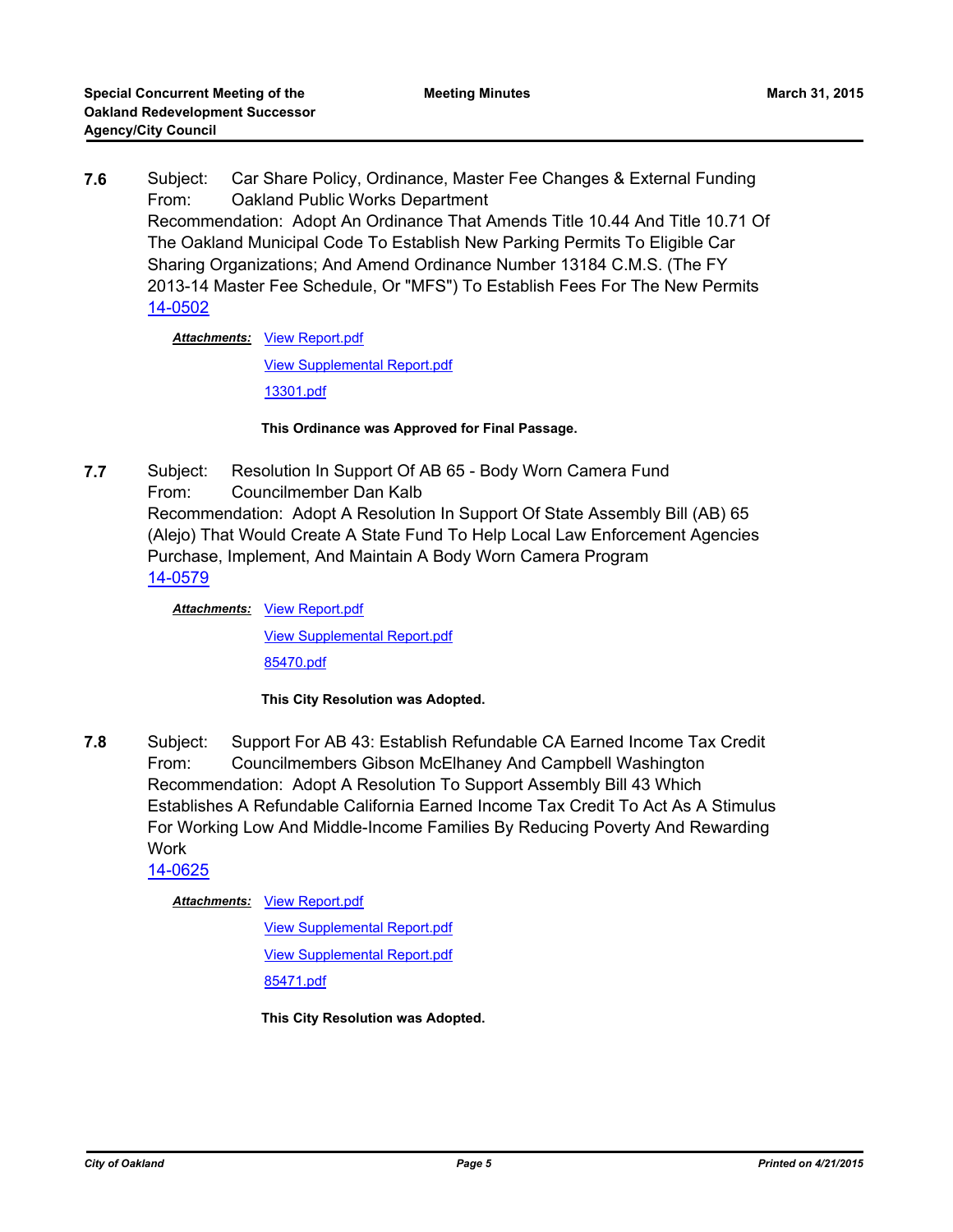**7.9** Subject: Resolution Recognizing Don Kinkead From: Councilmember Dan Kalb Recommendation: Adopt Resolution Recognizing Extraordinary Service To His Community By Don Kinkead, Founding Editor Of The Rockridge News And Founding Member Of The Rockridge Community Planning Council [14-0689](http://oakland.legistar.com/gateway.aspx?m=l&id=/matter.aspx?key=24668)

**Attachments: [View Report.pdf](http://oakland.legistar.com/gateway.aspx?M=F&ID=c4e79a63-b740-422b-8fae-ff3c45e3727a.pdf)** 

[85472.pdf](http://oakland.legistar.com/gateway.aspx?M=F&ID=cc61e787-d706-457b-a9a9-dbb8738b3187.pdf)

#### **This City Resolution was Adopted.**

**7.10** Subject: Anti-Graffiti Grant To Adams Point Neighborhood Group From: Council President Lynette Gibson McElhaney Recommendation: Adopt A Resolution Authorizing A Grant Of \$1,590 From Council President Lynette Gibson McElhaney's Graffiti Abatement Mural And Green Wall Funds To Oakland Parks And Recreation Foundation, As Fiscal Sponsor For The Adams Point Neighborhood Group, For Five Mosaic Trash Cans In The Adams Point Neighborhood On MacArthur Boulevard [14-0690](http://oakland.legistar.com/gateway.aspx?m=l&id=/matter.aspx?key=24669)

Attachments: [View Report.pdf](http://oakland.legistar.com/gateway.aspx?M=F&ID=b05c5a37-df98-4221-ae0c-6d0a82128d09.pdf)

[85473.pdf](http://oakland.legistar.com/gateway.aspx?M=F&ID=1139dfcc-2a50-4c8d-aaf4-b58a6958d525.pdf)

## **This City Resolution was Adopted.**

**7.11** Subject: Anti-Graffiti Grant To OneFam From: Council President Lynette Gibson McElhaney Recommendation: Adopt A Resolution Authorizing A Grant Of \$2,000 From Council President Lynette Gibson McElhaney's Graffiti Abatement Mural And Green Wall Funds To OneFam For A Mural On 1620 7th Street In West Oakland [14-0692](http://oakland.legistar.com/gateway.aspx?m=l&id=/matter.aspx?key=24671)

**Attachments: [View Report.pdf](http://oakland.legistar.com/gateway.aspx?M=F&ID=956971f0-424c-4706-b18f-1cc772fc85f8.pdf)** 

[85474.pdf](http://oakland.legistar.com/gateway.aspx?M=F&ID=5dea6bb5-4855-4fae-9cd3-fafced16e8ab.pdf)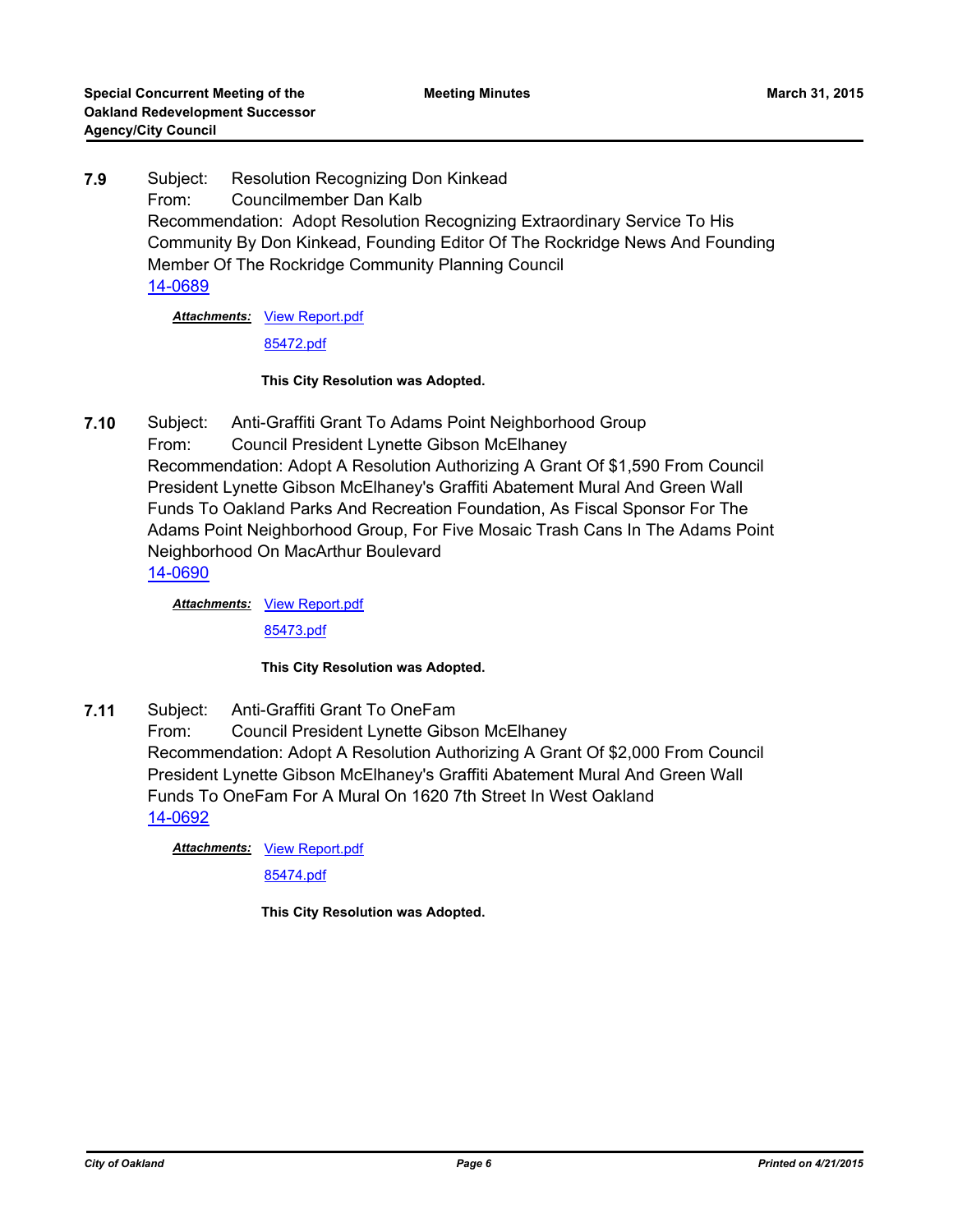**S7.12** Subject: Increase CPS HR Consulting Contract Amount From: Human Resources Management Department Recommendation: Adopt A Resolution Waiving The Competitive Request For Proposal/Qualifications (RFP/Q) Process And Amending The On Call Contract With CPS-HR, Consulting For Full Service Public Sector Human Resource Services To Increase The Contract Amount By \$200,000 (Two Hundred Thousand Dollars) To A New Cap Of \$400,000 (Four Hundred Thousand Dollars) And For An Additional One Year For A Total Of Three Years Duration For Additional Services [TITLE CHANGE] [14-0665](http://oakland.legistar.com/gateway.aspx?m=l&id=/matter.aspx?key=24644)

Attachments: [View Report.pdf](http://oakland.legistar.com/gateway.aspx?M=F&ID=623081c6-13b1-4fe6-ba7e-c682ac5b1217.pdf)

[View Supplemental Report.pdf](http://oakland.legistar.com/gateway.aspx?M=F&ID=2c647e0e-cf44-4409-866e-6ac2ff0cc32b.pdf)

*This item was withdrawn at the request of the City Administrator.*

**This City Resolution was Withdrawn with No New Date.**

**S7.13** Subject: Labor Relations Consultant For 2015 Successor Labor Negotiations From: Office Of The City Administrator

Recommendation: Adopt A Resolution Authorizing The City Administrator Or Designee To Execute A Professional Services Contract Between The City Of Oakland And Renne Sloan Holtzman Sakai LLP, Public Law Group To Provide Labor Relations Consulting And Negotiations Services For The City's 2015 Successor Labor Negotiations In An Amount Not To Exceed One Hundred Fifty Thousand Dollars (\$150,000) For A Term Of One Year Beginning March 1, 2015 And Ending February 28, 2016

[14-0656](http://oakland.legistar.com/gateway.aspx?m=l&id=/matter.aspx?key=24635)

**Attachments: [View Report.pdf](http://oakland.legistar.com/gateway.aspx?M=F&ID=721ad5a4-8ee2-493f-afd6-c2a72417131e.pdf)** 

[85475.pdf](http://oakland.legistar.com/gateway.aspx?M=F&ID=e70c2b91-d5e3-463a-931d-92fc65f58af1.pdf)

**A motion was made by Kalb, seconded by Kaplan, that this matter be Adopted. The motion carried by the following vote:**

- **Aye:** 6 Campbell Washington, Gallo, Guillén, Kalb, Reid, and Gibson McElhaney
- **No:** 2 Brooks, and Kaplan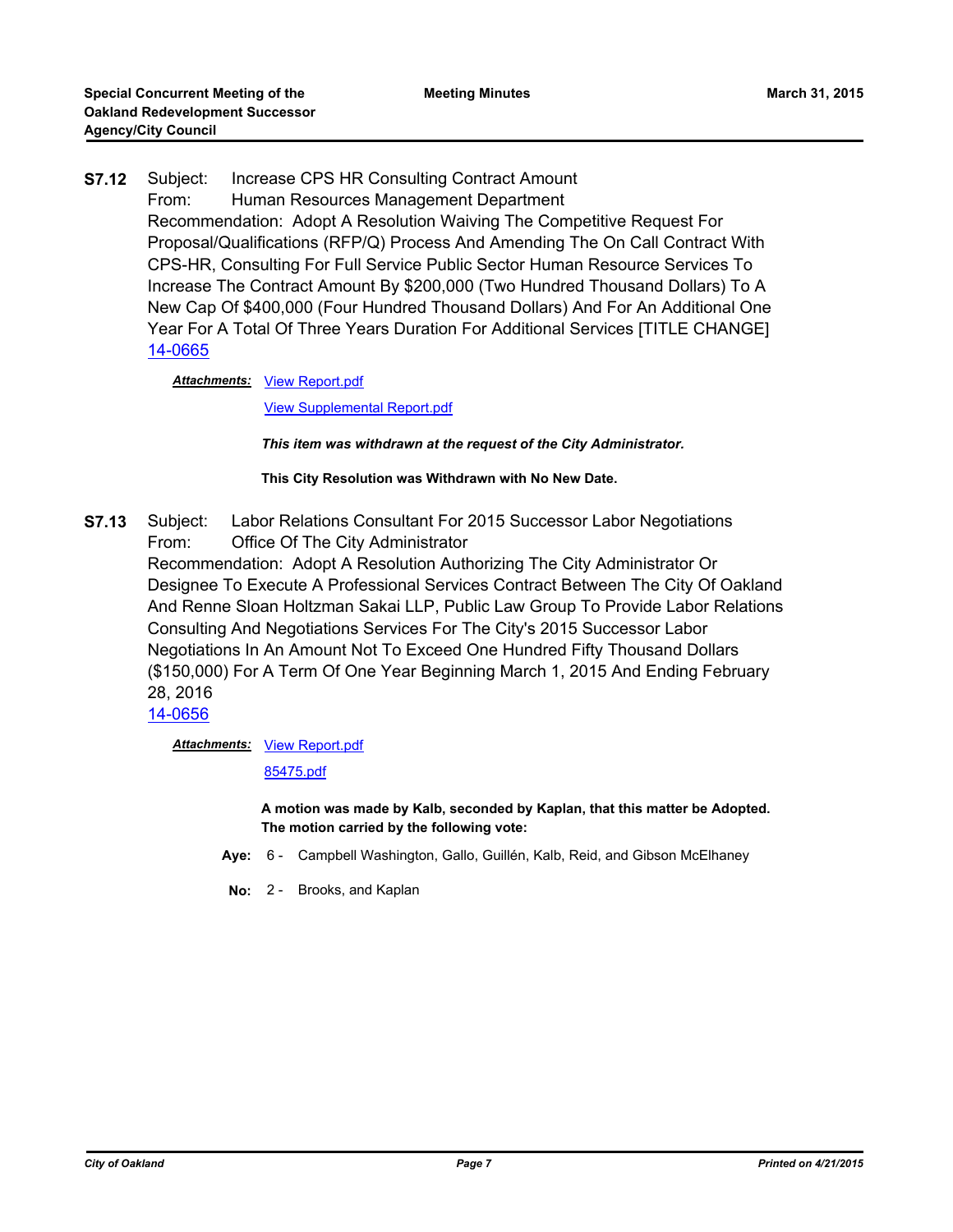**S7.14** Subject: Designation And Authorization To Examine Sales And Use Tax Records From: Revenue Management Bureau Recommendation: Adopt A Resolution Authorizing The City Administrator To Update And Expand The List Of Designated City Officials Who Are Permited To View And Use City Of Oakland Sales And Use Tax Information To (1) Include Assistant City Administrator, Director Of Finance, Revenue And Tax Administrator, Budget Director, Director Of Economic And Workforce Development, City Administrator Analyst, Assistant To The City Administrator, City Attorney, Deputy City Attorney IV, Deputy City Attorney III, Principal Revenue Analyst, Principal Financial Analyst, Tax Auditor III, Tax Auditor II, Accountant II, Tax Enforcement Officer II, Revenue Assistant, Collections Officer, Tax Representative II, And (2) Remove From The Existing List Revenue Collections Supervisor, Revenue Audit Supervisor, And Finance Manager; And (3) Add A Consultant Authority To Examine Sales And Use Tax Records For The City Of Oakland From The Board Of Equalization Pursuant To California Revenue And Taxation Code Section 7056(B) [14-0622](http://oakland.legistar.com/gateway.aspx?m=l&id=/matter.aspx?key=24601)

**Attachments: [View Report.pdf](http://oakland.legistar.com/gateway.aspx?M=F&ID=30a7e19a-441f-4c82-b074-30f115656893.pdf)** 

[85476.pdf](http://oakland.legistar.com/gateway.aspx?M=F&ID=47ca1af2-437a-40cd-a677-f621d0585652.pdf)

#### **This City Resolution was Adopted.**

**S7.15** Subject: Agreement For Property Tax, And Sales And Use Tax Consultant Services From: Revenue Management Bureau Recommendation: Adopt The Following Pieces Of Legislation:

1) A Resolution Authorizing The City Administrator To Execute A Professional Services Contract With Hinderliter, de Llams And Associates (HdL) For Sales And Use Tax Consulting Services In An Amount (I) Not To Exceed \$10,200 Annually For Sales And Use Tax Economic Analysis, Web Based Data, Auditing Services, And Training; And (II) Additional Compensation Not To Exceed 15% Of Net Revenue Discovered And Recovered For The City As A Result Of Consultant Preformed Audits, (Revenue Recovery Will Be Calculated Based On The Retroactive Recovery Plus Eight Future Quarters, But Not To Exceed A Total Of Eleven Quarters); And Authorizing This Contract For An Initial Three-Year Term With Two Optional Annual Extensions; And

[14-0627](http://oakland.legistar.com/gateway.aspx?m=l&id=/matter.aspx?key=24606)

**Attachments: [View Report.pdf](http://oakland.legistar.com/gateway.aspx?M=F&ID=7a310c48-3184-4977-9c3b-919775c6566a.pdf)** 

[85477.pdf](http://oakland.legistar.com/gateway.aspx?M=F&ID=cfccafed-9d55-4c0a-babb-10614a761b39.pdf)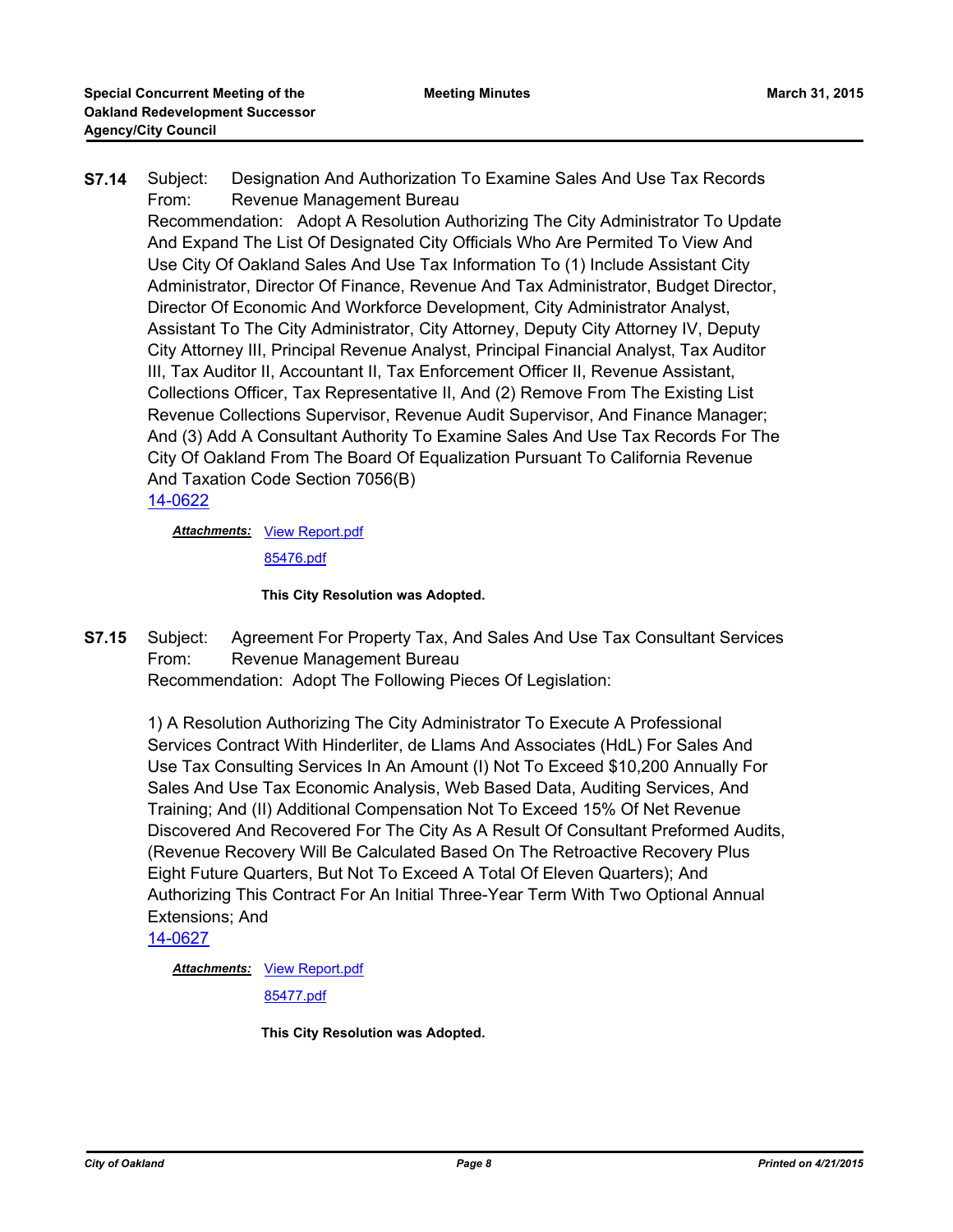2) A Resolution Authorizing The City Administrator To Execute A Professional  $\sim$ Services Contract With Hinderliter, de Llamas And Associates (HdL) Coren & Cone For Property Tax Consulting Services In An Amount (I) Not To Exceed \$24,000 Annually For Property Tax Economic Analysis, Web Based Data And Staff Training; And (Ii). Additional Compensation Not To Exceed 25% Of Net Revenue Discovered And Recovered For The City As A Result Of Property Tax Audits Performed By The Consultant; And Authorizing This Contract For An Initial Three-Year Term With Two Optional Annual Extensions

[14-0628](http://oakland.legistar.com/gateway.aspx?m=l&id=/matter.aspx?key=24607)

*Attachments:* [85478.pdf](http://oakland.legistar.com/gateway.aspx?M=F&ID=51e9bdfc-d098-4d10-9155-78634ae95598.pdf)

#### **This City Resolution was Adopted.**

**S7.16** Subject: Contract Extension With ACS/Xerox From: Revenue Management Bureau

Recommendation: Adopt A Resolution Waiving The Request For Qualifications ("RFQ"), Competitive Selection Advertising And Competitive Bidding Requirements And Authorizing The City Administrator To Execute A Third Amendment To The Agreement With ACS State And Local Solutions Inc. (ACS/Xerox), Extending The Term Of The Agreement For A Period Not To Exceed One-Year, Starting April 2, 2015 And Terminating April 1, 2016 To Provide A Parking Citation Administration And Revenue Reconciliation ("CARR") System; And Compensate ACS/Xerox Under The Current Terms Of The Existing Contract In An Amount Not To Exceed \$900,000 [14-0623](http://oakland.legistar.com/gateway.aspx?m=l&id=/matter.aspx?key=24602)

Attachments: [View Report.pdf](http://oakland.legistar.com/gateway.aspx?M=F&ID=35a62d94-0bf7-4684-95d5-1a647ff7453d.pdf)

[85479](http://oakland.legistar.com/gateway.aspx?M=F&ID=c385f6c3-556f-452c-a3a5-397e30ac9f08.pdf)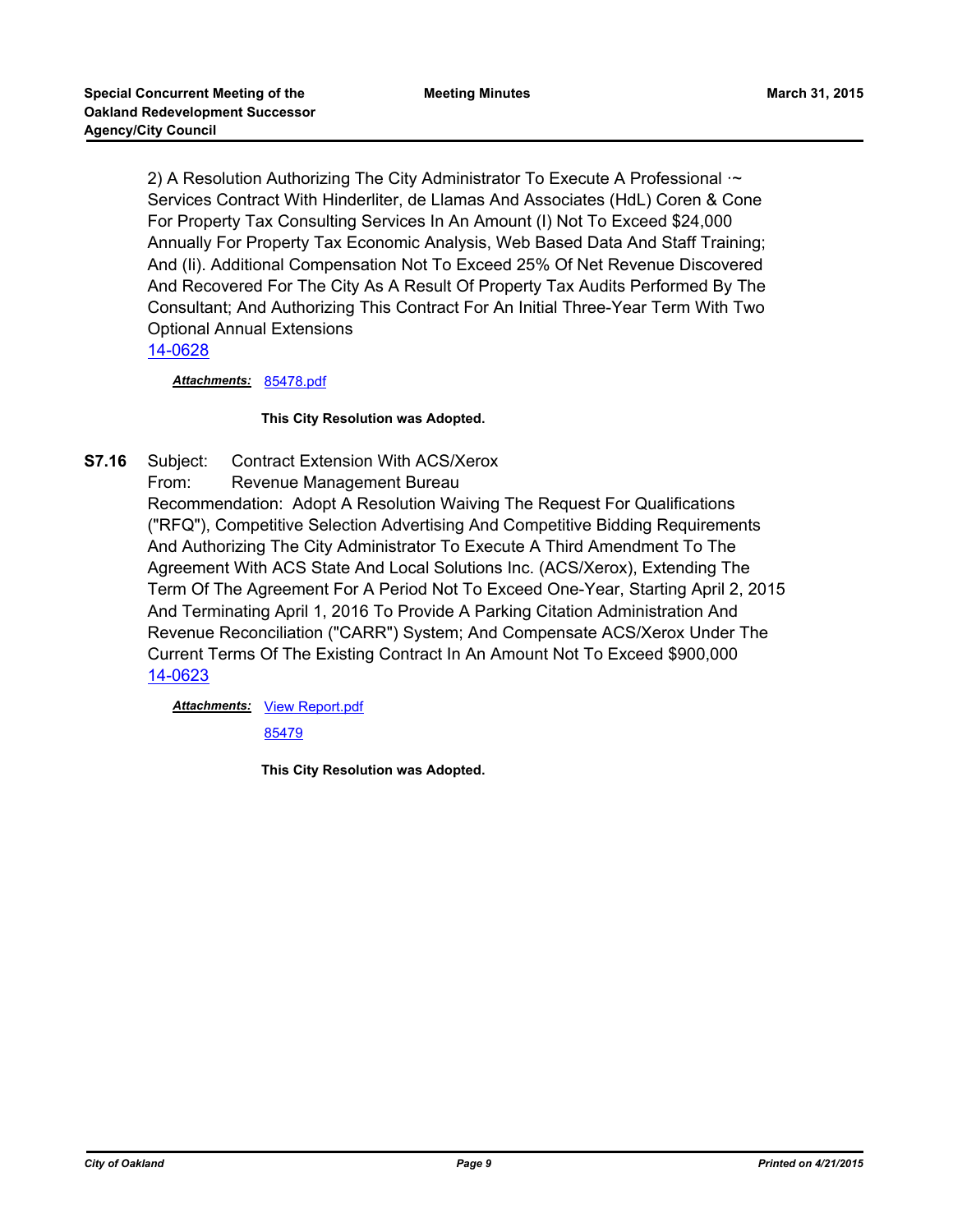# **S7.17** Subject: Contract Award And Spending Authority To IPT LLC "PayLock" From: Finance Department

Recommendation: Adopt A Resolution Authorizing The City Administrator To (1) Award A Professional Services Agreement To IPT LLC ("Paylock"), In An Amount Not To Exceed Six Hundred Ninety Thousand Dollars (\$690,000) For Three (3) Years (\$230,000 Per Year) With Two (2) One-Year Options To Renew, To Provide Vehicle Immobilization/Boot Release Services For The City Of Oakland; And (2) Authorizing Collection And Appropriation Of Transaction Fees Imposed Upon Release Of The Vehicle Immobilizing Boot In Addition To The Motorist's Outstanding Citation In An Annual Amount Not To Exceed Two Hundred Thirty Thousand Dollars (\$230,000) For Payment To Paylock Under Such Professional Services Agreement [14-0659](http://oakland.legistar.com/gateway.aspx?m=l&id=/matter.aspx?key=24638)

**Attachments: [View Report.pdf](http://oakland.legistar.com/gateway.aspx?M=F&ID=525dfff5-fc0c-4f17-9267-4b6d2d78be23.pdf)** 

[85480](http://oakland.legistar.com/gateway.aspx?M=F&ID=1e4a74b2-66bd-4883-93bf-0ea4276a40c0.pdf)

## **This City Resolution was Adopted.**

**S7.18** Subject: FY 2015-2016 Landscaping And Lighting Assessment District From: Office Of The City Administrator Recommendation: Adopt A Resolution Initiating The FY 2015-16 Assessment Process For The City Of Oakland Landscaping And Lighting Assessment District And Authorizing The City Administrator To Order A Preliminary Engineer's Report Pursuant To The California Streets And Highways Code [14-0618](http://oakland.legistar.com/gateway.aspx?m=l&id=/matter.aspx?key=24597)

Attachments: [View Report.pdf](http://oakland.legistar.com/gateway.aspx?M=F&ID=e99642ca-e7fb-4078-8e44-fa645f528734.pdf)

[View Supplemental Report.pdf](http://oakland.legistar.com/gateway.aspx?M=F&ID=221c0a47-4c12-4557-b0a0-ad8c2bcc5230.pdf)

[85481.pdf](http://oakland.legistar.com/gateway.aspx?M=F&ID=05249a4d-62d1-40a0-9905-9a82cedb2d17.pdf)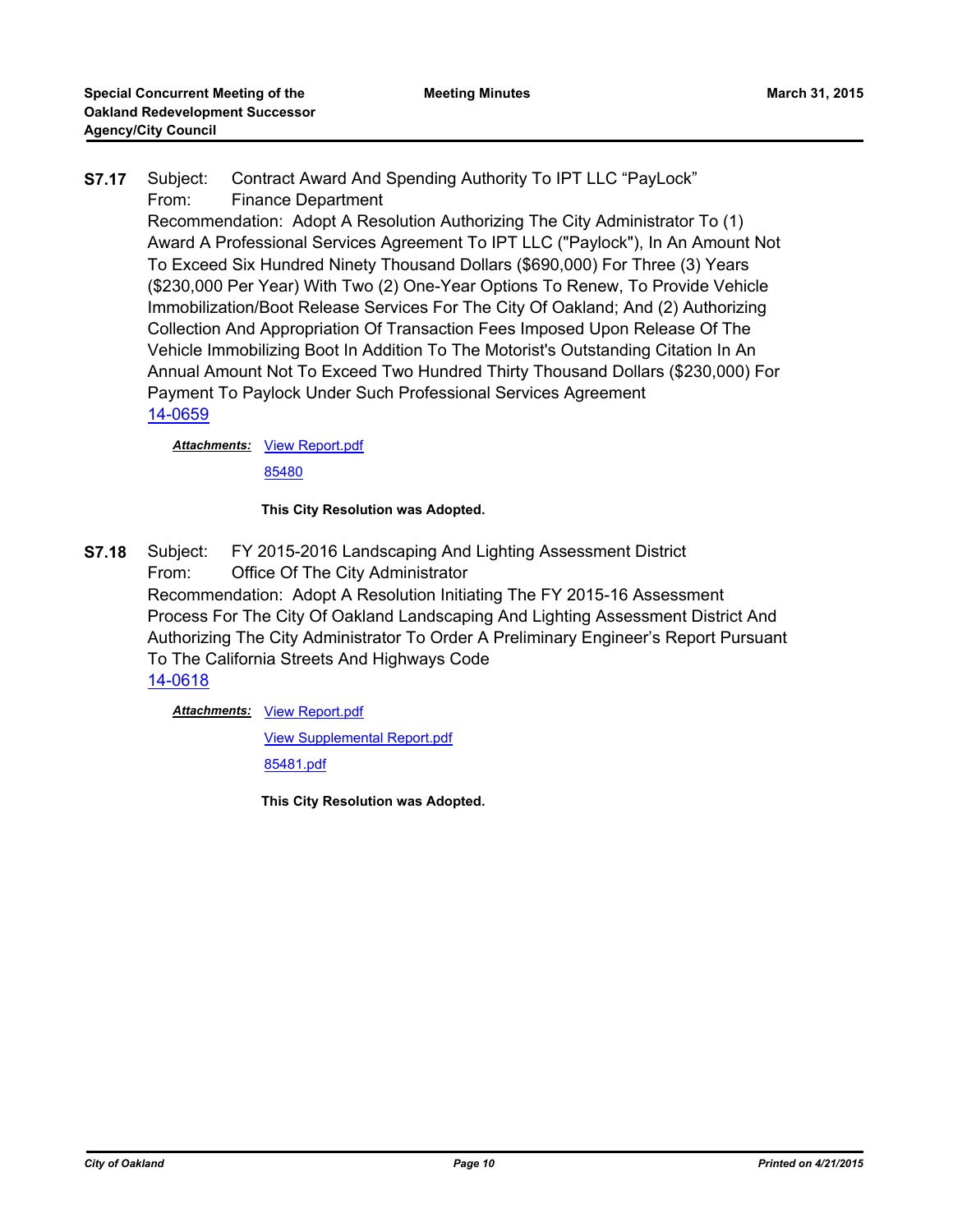# **S7.19** Subject: Rehab Of Sanitary Sewers From: Oakland Public Works Department Recommendation: Adopt The Following Pieces Of Legislation:

1) A Resolution Awarding A Construction Contract To Pacific Trenchless, Inc., The Lowest Responsive And Responsible Bidder, In Accordance With Plans And Specifications For The On-Call Sanitary Sewers Emergency Projects Fiscal Year 2014-2015 (Project No. C455620) And With Contractor's Bid In The Amount Of One Million Two Hundred Eighty-Five Thousand Eight Hundred Twenty-Five Dollars (\$1,285,825.00); And

[14-0654](http://oakland.legistar.com/gateway.aspx?m=l&id=/matter.aspx?key=24633)

**Attachments: [View Report.pdf](http://oakland.legistar.com/gateway.aspx?M=F&ID=8c2205dc-f0ea-41ed-abd4-a9fa1418a1e6.pdf)** 

[85482](http://oakland.legistar.com/gateway.aspx?M=F&ID=f54a577f-fd87-4007-8e96-d4637fe06f23.pdf)

#### **This City Resolution was Adopted.**

2) A Resolution Awarding A Construction Contract To Andes Construction, Inc., The Lowest Responsive And Responsible Bidder, In Accordance With Plans And Specifications For The Rehabilitation Of Sanitary Sewers In West Grand Avenue Between Wood Street And San Pablo Avenue, And In 20th Street Between Broadway And Harrison Street (Project No. C329142) And With Contractor's Bid In The Amount Of Five Million Nine Hundred Twenty-Seven Thousand Five Hundred Seventy-Seven Dollars (\$5,927,577.00)

[14-0655](http://oakland.legistar.com/gateway.aspx?m=l&id=/matter.aspx?key=24634)

*Attachments:* [85483.pdf](http://oakland.legistar.com/gateway.aspx?M=F&ID=1dd1c06d-5790-46d2-92a6-4bb221f61ba4.pdf)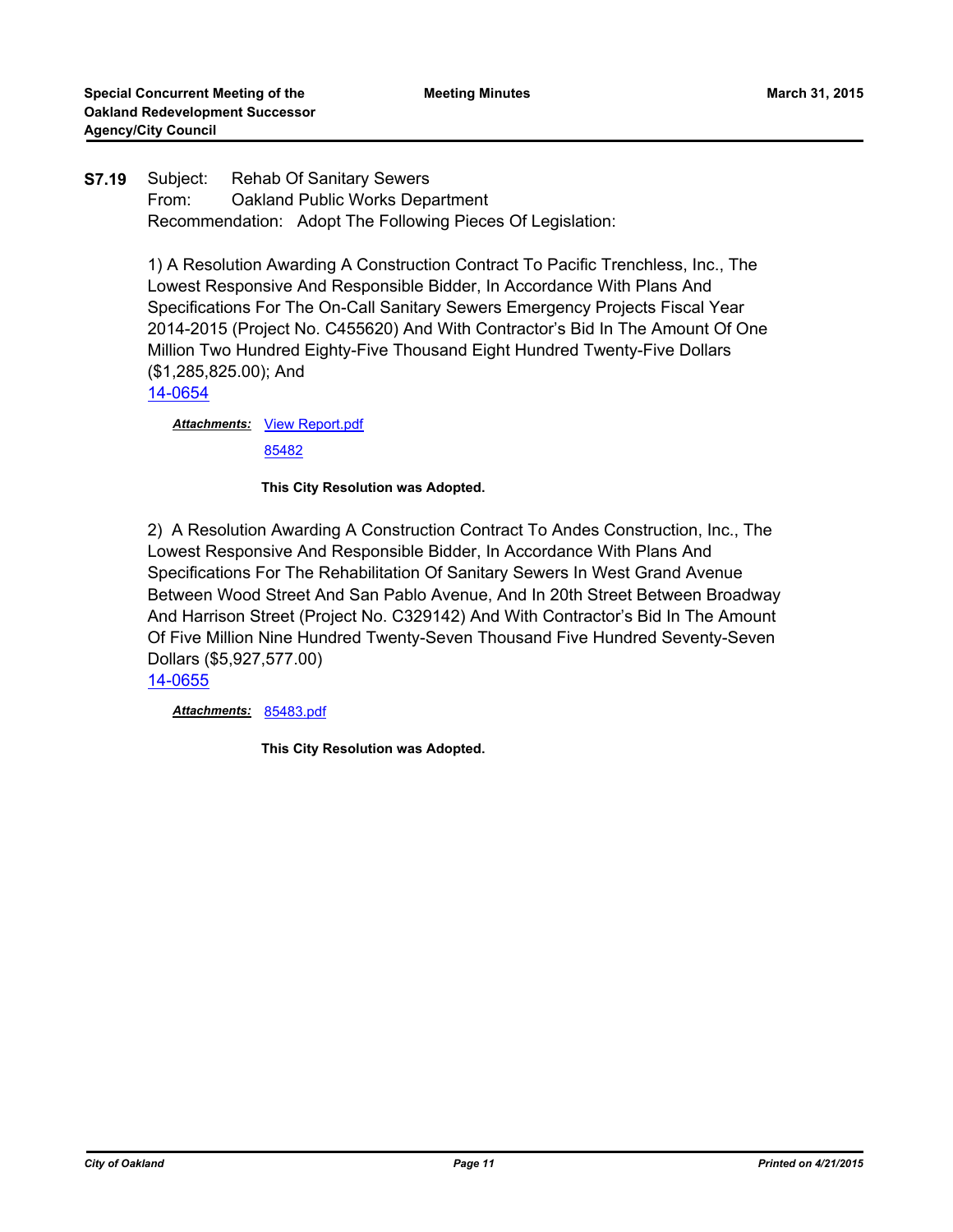**S7.20** Subject: Golden State Fire Apparatus/Sole Source Maintenance Contract From: Oakland Public Works Department Recommendation: Adopt A Resolution Authorizing The City Administrator, Or His Designee To: 1) Execute A One-Year Service Agreement For The Period Of May 1, 2015 Through April 30, 2016, With Golden State Fire Apparatus, Inc. In An Amount Not To Exceed Four Hundred Thousand Dollars (\$400,000.00) For Maintenance, Parts And Repair Of Oakland Fire Department Emergency Response Vehicles; 2) Authorize The Execution Of Two Additional One-Year Agreement Extensions With Golden State Fire Apparatus, Inc. In An Amount Not To Exceed Four Hundred Thousand Dollars (\$400,000.00) Per Year, For A Grand Total Contract Amount Of One Million Two Hundred Thousand Dollars (\$1,200,000.00), Without Returning To Council; And 3) Waive The Advertising, Competitive Bidding, Request For Proposal/Qualifications (RFP/Q) And The Local And Small Local Business Enterprise (L/SLBE) Program Requirements Associated With The Proposed Service Agreements [14-0664](http://oakland.legistar.com/gateway.aspx?m=l&id=/matter.aspx?key=24643)

**Attachments: [View Report.pdf](http://oakland.legistar.com/gateway.aspx?M=F&ID=63392f3a-4e83-40a8-930a-4a1283f0dc18.pdf)** 

[85484.pdf](http://oakland.legistar.com/gateway.aspx?M=F&ID=feb0919d-a16a-45bc-b933-5daf5c387b96.pdf)

#### **This City Resolution was Adopted.**

**S7.21** Subject: Oakland Tourism Business Improvement District 2015 From: Economic & Workforce Development Department Recommendation: Adopt A Resolution Of Intention To Establish The Oakland Tourism Business Improvement District 2015 (OTBID) And Scheduling A Related Public Meeting For April 21, 2015 And A Related Public Hearing For May 19, 2015 And Giving Notice Thereof [14-0621](http://oakland.legistar.com/gateway.aspx?m=l&id=/matter.aspx?key=24600)

**Attachments: [View Report.pdf](http://oakland.legistar.com/gateway.aspx?M=F&ID=61c7f6f0-0fa1-48f0-9f3f-504802a7c4fb.pdf)** 

[85485.pdf](http://oakland.legistar.com/gateway.aspx?M=F&ID=ecb24569-fe5b-45a0-90dd-e100dceecbde.pdf)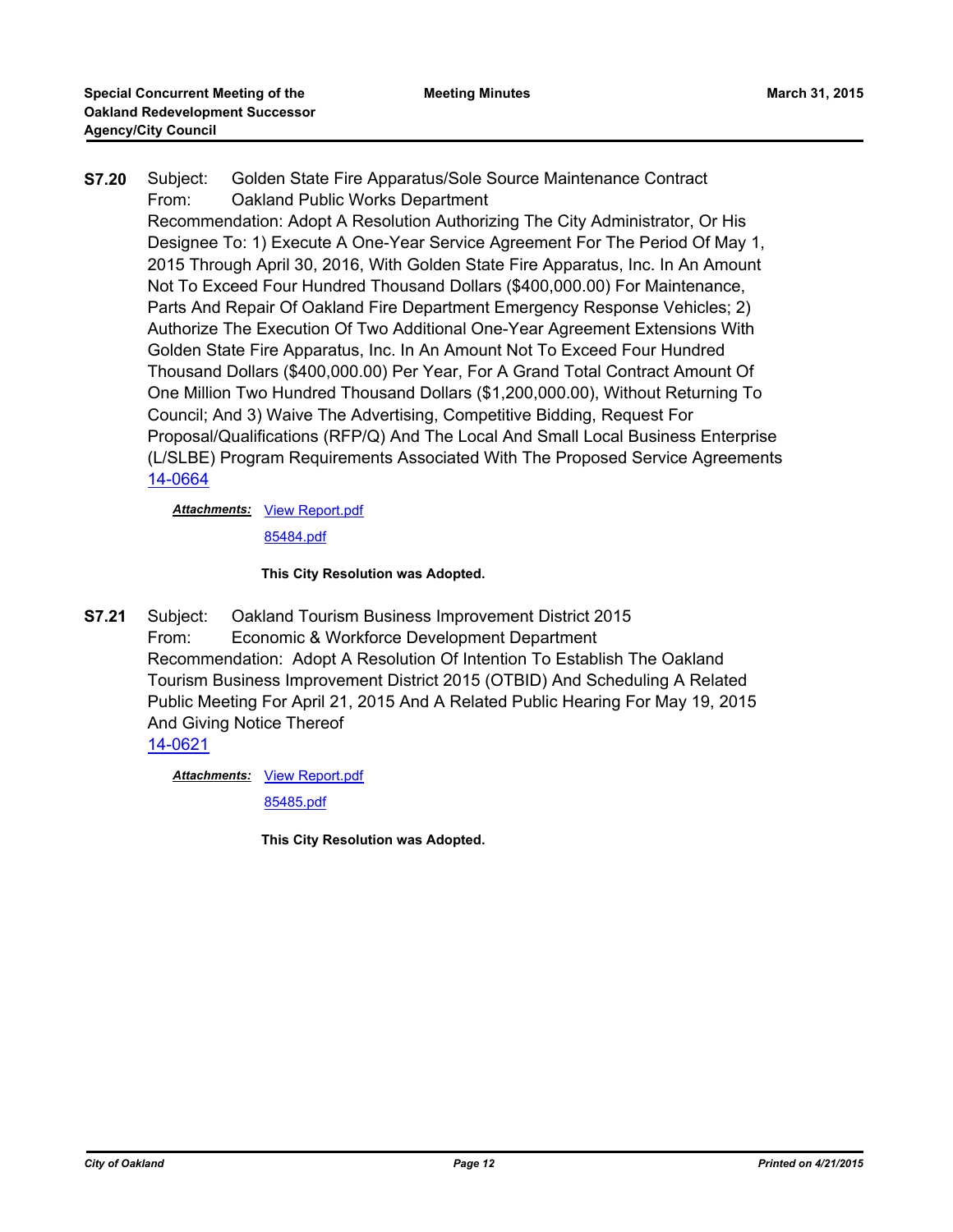# **S7.22** Subject: East Bay Corridor Initiative/Resolution Amendment From: Planning & Building Department Recommendation: Adopt A Resolution (1) Acknowledging The City Of Oakland's Participation In The East Bay Corridors Initiative, A Regional, Multi-Jurisdictional Collaboration Of Bay Area Cities, Counties And The Association Of Bay Area Governments Designed To Serve As A Platform For East Bay Jurisdictions To Prioritize And Fund Catalyst Projects That Support Housing, Infrastructure And Community Development Projects, (2) Authorizing The City Administrator To Execute A Memorandum Of Understanding (MOU) Between Oakland And Participants In The East Bay Corridors Initiative To Collaboratively Enhance The Livability, Mobility And Economic Prosperity For Areas Within The Corridors And To Establish The Administrative And Governance Structure For The Initiative, And (3) Amending Council Resolution 83714 C.M.S Which Accepted A State Strategic Growth Grant For International Boulevard Corridor Planning, To Waive Central Service Overhead In The Amount Of Approximately \$105,000 Pursuant To State Requirements [14-0668](http://oakland.legistar.com/gateway.aspx?m=l&id=/matter.aspx?key=24647)

**Attachments: [View Report.pdf](http://oakland.legistar.com/gateway.aspx?M=F&ID=f1fc779d-7561-4297-bab9-d75fe167d313.pdf)** 

[85486.pdf](http://oakland.legistar.com/gateway.aspx?M=F&ID=750f10c6-2e69-4c82-9de8-7de9a28d0936.pdf)

#### **This City Resolution was Adopted.**

- **S7.23** Subject: Cityspan Contract For Oakland Paratransit
	- From: Human Services Department

Recommendation: Adopt A Resolution Waiving The Advertising And Bidding Requirements And The Request For Proposal/Qualifications Process And Authorizing The City Administrator To Execute An Agreement With Cityspan Technologies, Inc. To Provide Licensing And Hosting, Web-Based Client-Level Tracking And Contract Management Database Systems For The Oakland Paratransit For The Elderly And The Disabled (OPED) Program In An Amount Not To Exceed \$55,000 For Three Years From April 1, 2015 To March 31, 2018

[14-0616](http://oakland.legistar.com/gateway.aspx?m=l&id=/matter.aspx?key=24595)

**Attachments: [View Report.pdf](http://oakland.legistar.com/gateway.aspx?M=F&ID=2a0ee518-9a6f-4774-aee6-bdc6dfd2e2db.pdf)** 

[85487.pdf](http://oakland.legistar.com/gateway.aspx?M=F&ID=48f48bc3-09e8-4380-b39b-06225f071224.pdf)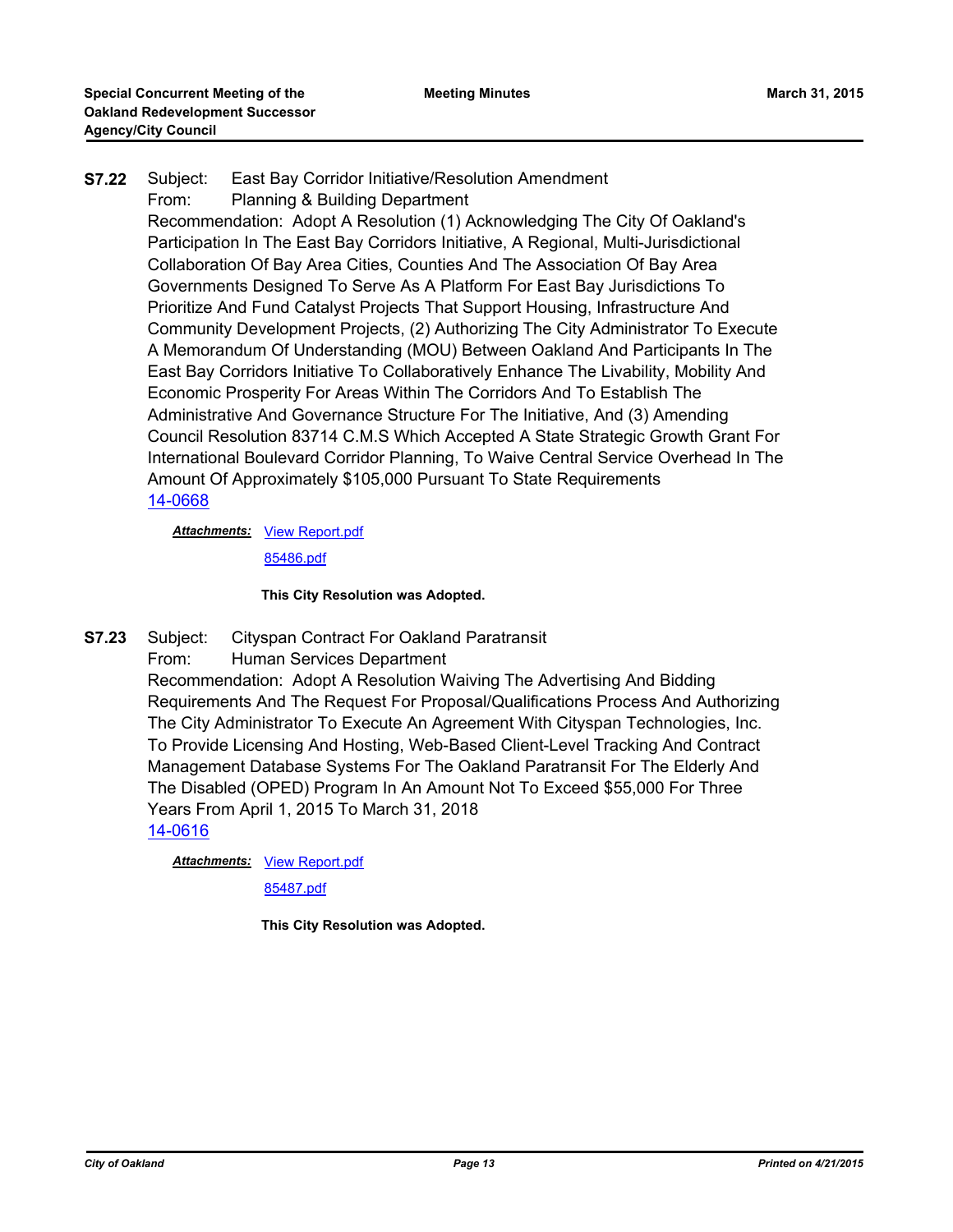**S7.24** Subject: Fiscal Year 2014-2015 Port Security Grant Program From: Oakland Fire Department

Recommendation: Adopt A Resolution: 1) Authorizing The City Administrator Or His Designee To: A) Enter Into An Agreement With The U.S. Department Of Homeland Security For Fiscal Year 2014/2015 Port Security Grant Program (PSGP) Funds In An Amount Up To Five Hundred Seventy-Eight Thousand, Five Hundred And Twenty-Seven Dollars (\$578,527); And B) Accept, Appropriate, And Administer Said Funds; And C) Approve The Preliminary Spending Plan; And D) Expend Funds In Accordance With The Preliminary Spending Plan Including Purchases Of Equipment And Services In Excess Of The City Administrator's Purchasing Authority; And E) Authorize The Use Of Existing (Budgeted) Funding In The Amount Of One Hundred Ninety-Two Thousand, Eight Hundred And Forty Two Dollars (\$192,842) From General Purpose Fund For Personnel And Other Administrative Resources, To Satisfy The In-Kind Match Requirement; And 2) Waiving The City Of Oakland's Advertising And Bidding Requirements For Items Required To Be Purchased From The Federally Authorized Equipment List ("AEL")

# [14-0620](http://oakland.legistar.com/gateway.aspx?m=l&id=/matter.aspx?key=24599)

**Attachments: [View Report.pdf](http://oakland.legistar.com/gateway.aspx?M=F&ID=91c0395e-5404-46c4-81c8-35044083378e.pdf)** 

[View Supplemental Report.pdf](http://oakland.legistar.com/gateway.aspx?M=F&ID=ec422501-1e98-4efc-a3a8-0f567b1003f1.pdf) [View Supplemental Report.pdf](http://oakland.legistar.com/gateway.aspx?M=F&ID=864cf8c9-570d-4b6f-aec9-6f9cecd9e2d8.pdf) [View Supplemental Report.pdf](http://oakland.legistar.com/gateway.aspx?M=F&ID=d0f96a30-1bc0-41cf-a74c-d69cdddc233c.pdf)

#### **This City Resolution was Withdrawn and Rescheduled.to the Meeting of the Oakland City Council to be heard 4/21/2015**

- **S7.25** Subject: Santa Rita Jail Initative
	- From: Oakland Police Department

Recommendation: Adopt A Resolution Authorizing The City Administrator Or Designee To Sign A Memorandum Of Understanding (MOU) With The Alameda County Sheriff's Office (ACSO) For Up To Two (2) Years, Financed By Fifty Thousand Dollars (\$50,000) Of Oakland's Previously Appropriated FFY 2014 U.S. Department Of Justice Byrne Justice Assistance Grant (JAG) Local Program Funds By Resolution No. 84641, For Operating The Santa Rita Jail Intelligence Initiative (SRJII), For The Purpose Of Assisting The Oakland Police Department (OPD) With Investigations And Crime Reduction In Oakland, For The Period Of April 1, 2015 To March 30, 2017 [14-0663](http://oakland.legistar.com/gateway.aspx?m=l&id=/matter.aspx?key=24642)

**Attachments: [View Report.pdf](http://oakland.legistar.com/gateway.aspx?M=F&ID=9a60b413-f04f-425f-b93d-17ad337c8dd4.pdf)** 

[View supplemental Report.pdf](http://oakland.legistar.com/gateway.aspx?M=F&ID=75f1ab51-ba6c-4306-8712-2950fc84ab53.pdf) [85488.pdf](http://oakland.legistar.com/gateway.aspx?M=F&ID=1b44107c-c48b-4182-9edc-0bb8d0dd6abd.pdf)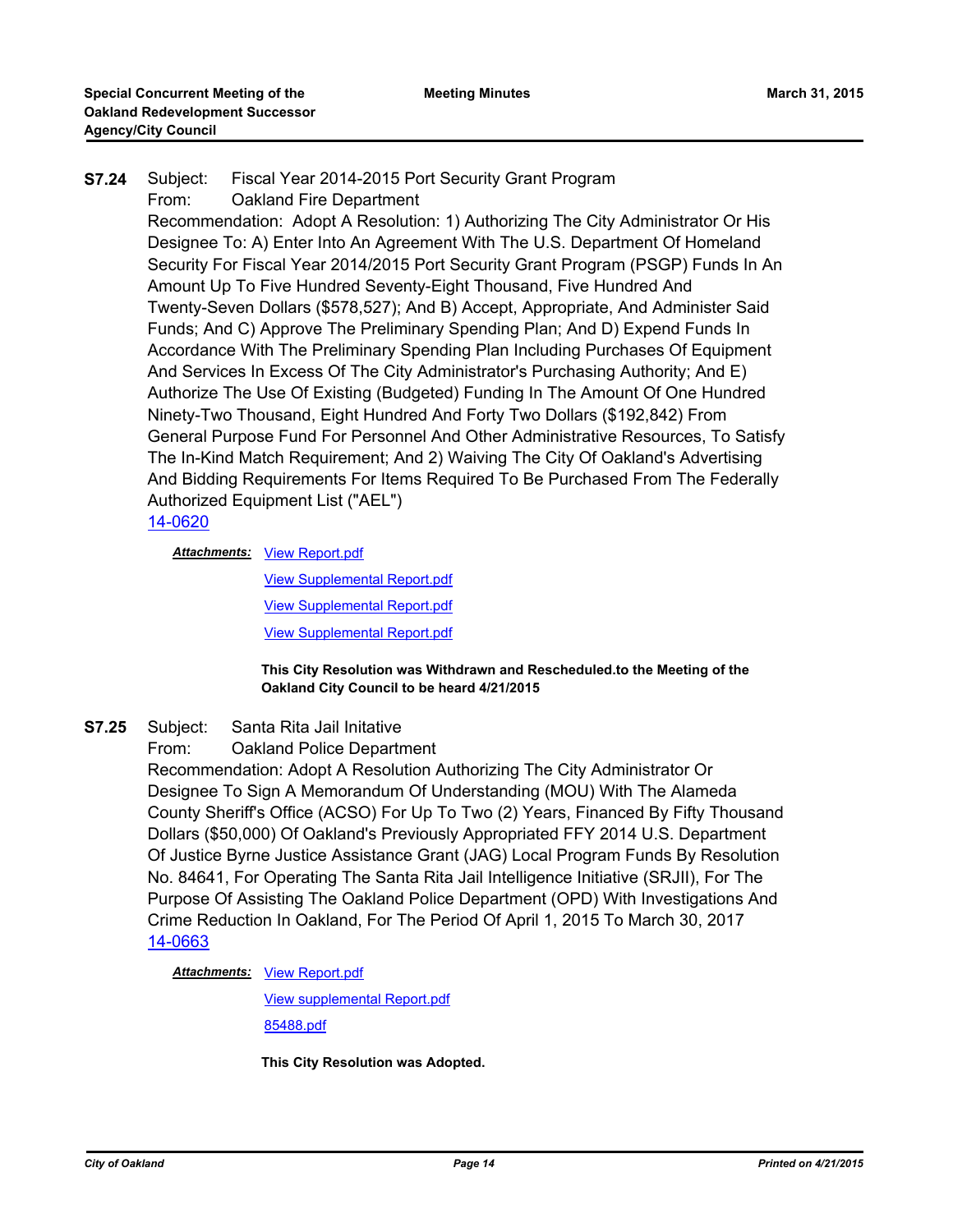# **S7.26** Subject: Our Kids Youth Mentoring Program Appropriation From: Oakland Police Department Recommendation: Adopt A Resolution Authorizing The City Administrator, Or Designee, To Accept And Appropriate The Alameda County District Attorney's Office Gang Diversion Distribution Funds In An Amount Not To Exceed One Hundred Sixty Thousand Dollars (\$160,000.00) To Support The Our Kids Youth Mentoring Program, And To Enter Into A Memorandum Of Agreement (MOA) For The Period Of March 1, 2015 To August 31, 2016 With Acts Full Gospel O.K. Program For An Amount Not To Exceed One-Hundred Sixty Thousand Dollars (\$160,000) [14-0660](http://oakland.legistar.com/gateway.aspx?m=l&id=/matter.aspx?key=24639)

**Attachments: [View Report.pdf](http://oakland.legistar.com/gateway.aspx?M=F&ID=d8970d12-a922-481f-b0e4-d07d04c6e6f6.pdf)** 

[85489.pdf](http://oakland.legistar.com/gateway.aspx?M=F&ID=3cc92ebe-cfdf-40e1-9334-615b05e16b7b.pdf)

**This City Resolution was Adopted.**

# **8 ORAL REPORT OF FINAL DECISIONS MADE DURING CLOSED SESSION & DISCLOSURE OF NON-CONFIDENTIAL CLOSED SESSION DISCUSSIONS**

- **A motion was made by Reid, seconded by Gallo, that this matter be Approve as Submitted. The motion carried by the following vote:**
- **Aye:** Brooks, Campbell Washington, Gallo, Guillén, Kalb, Kaplan, Reid, and Gibson **McElhaney** Aye: 8 -

**COMMENCING AT 6:30 P.M., OR AS SOON AS REASONABLY PRACTICABLE THEREAFTER, THE NON - CONSENT CALENDAR PORTION OF THE AGENDA:**

**9 CONSIDERATION OF ITEMS WITH STATUTORY PUBLIC HEARING REQUIREMENTS:**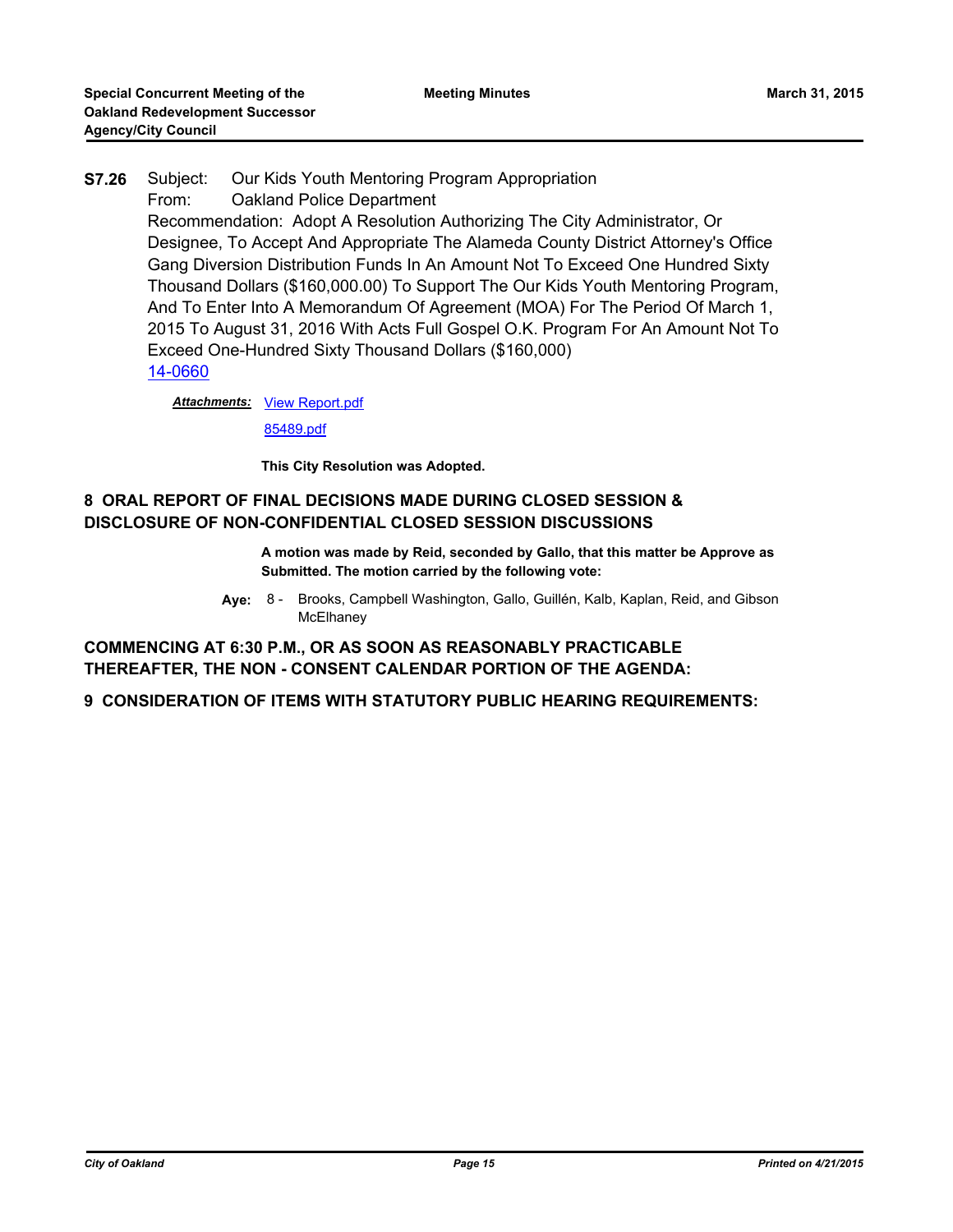**9.1** Subject: 6239 Elderberry Drive Utility Pole Telecommunications Project Appeal From: Planning & Building Department Recommendation: Conduct A Public Hearing And Upon Conclusion Adopt One Of The Following Pieces Of Legislation:

1) A Resolution Denying Appeal #A13-233 And Upholding The Decision Of The City Planning Commission To Approve Regular Design Review To Attach A Telecommunications Facility To A New Replacement Utility Pole Located In The Public Right-Of-Way At The Intersection Of Elderberry Drive And Girvin Drive; Or [13-0700](http://oakland.legistar.com/gateway.aspx?m=l&id=/matter.aspx?key=23806)

Attachments: [View Report Part 1.pdf](http://oakland.legistar.com/gateway.aspx?M=F&ID=a1dffb96-6535-48a1-94f2-0c8585002638.pdf)

[View report Part 2.pdf](http://oakland.legistar.com/gateway.aspx?M=F&ID=b19b1154-61c0-48fa-b16d-a1cc89736e61.pdf)

[85490.pdf](http://oakland.legistar.com/gateway.aspx?M=F&ID=3c4d0800-caad-41cf-865e-2bef017fc9aa.pdf)

*Upon the reading of Item 9.1 by the City Clerk, the Public Hearing was opened at 8:02 p.m.*

*18 individuals spoke on this item.*

*Councilmember Campbell Washington made a motion, seconded by Councilmember Brooks, to close the Public Hearing, and hearing no objections, the motion passed by 6 Ayes: Brooks, Campbell Washington, Gallo, Guillén, Reid and Council President Gibson McElhaney and 2 Absent: Kalb, Kaplan*

**A motion was made by Campbell Washington, seconded by Brooks, that this matter be Adopted. The motion carried by the following vote:**

**Aye:** 6 - Brooks, Campbell Washington, Gallo, Guillén, Reid, and Gibson McElhaney

**Absent:** 2 - Kalb, and Kaplan

2) A Resolution Upholding The Appeal Of Manuel Perez And Dr. Christy Hiebert (Appeal #A13-233), Thereby Reversing The Decision Of The City Planning Commission And Denying Regular Design Review To Attach A Telecommunications Facility To A New Replacement Utility Pole Located In The Public Right-Of-Way At The Intersection Of Elderberry Drive And Girvin Drive [14-0231](http://oakland.legistar.com/gateway.aspx?m=l&id=/matter.aspx?key=24210)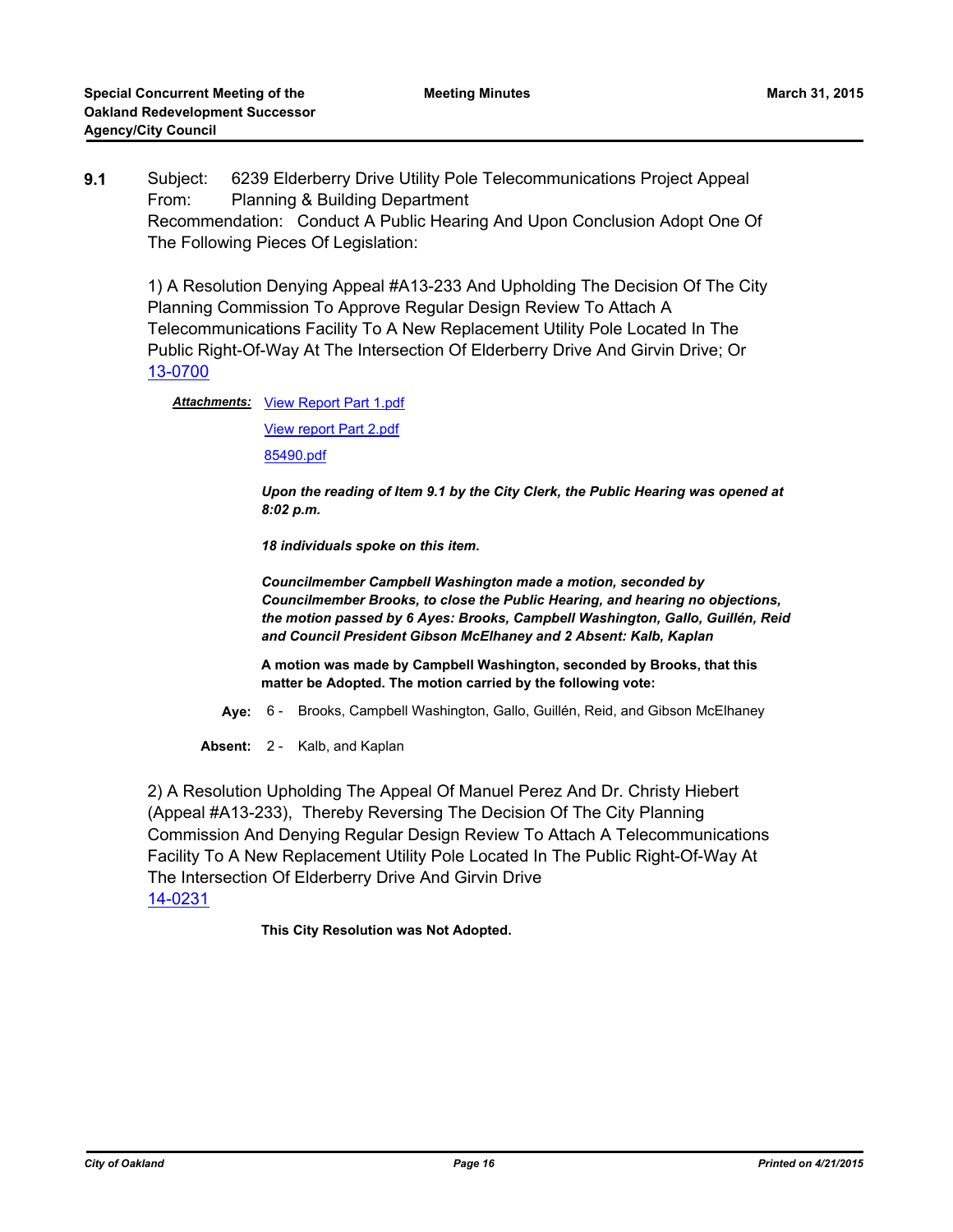**9.2** Subject: Coliseum Area Specific Plan And EIR From: Planning And Building Department Recommendation: Conduct A Public Hearing And Upon Conclusion Adopt The Following Pieces Of Legislation:

1) A Resolution, As Recommended By The City Planning Commission, A) Certifying The Environmental Impact Report And Making Related CEQA Findings; And B) Adopting The Coliseum Area Specific Plan And Related General Plan Amendments; And

[14-0657](http://oakland.legistar.com/gateway.aspx?m=l&id=/matter.aspx?key=24636)

Attachments: [View Report - Part A.pdf](http://oakland.legistar.com/gateway.aspx?M=F&ID=032fd838-de83-49ba-9ff9-847c8d51fe5b.pdf)

[View Report - Part B.pdf](http://oakland.legistar.com/gateway.aspx?M=F&ID=381ffb9e-ef79-4104-a5b8-97780dc034ca.pdf) [View Report - Part C.pdf](http://oakland.legistar.com/gateway.aspx?M=F&ID=617e2c67-3a16-46ea-a0cd-299eacb98149.pdf) [View Report - Part D.pdf](http://oakland.legistar.com/gateway.aspx?M=F&ID=94c46fbf-b797-4b8a-8b78-90ee26718012.pdf) [View Report - Part E.pdf](http://oakland.legistar.com/gateway.aspx?M=F&ID=a65d88d4-4b47-4d74-9718-32cb231217a1.pdf) [View Supplemental Report.pdf](http://oakland.legistar.com/gateway.aspx?M=F&ID=02b989f6-aab0-44dd-9e78-15c0b40478a5.pdf) [85491.pdf](http://oakland.legistar.com/gateway.aspx?M=F&ID=c603c3fa-fd0d-474c-a88f-623eb317780b.pdf)

*Upon the reading of Item 9.2 by the City Clerk, the Public Hearing was opened at 8:58 p.m.*

*49 individuals spoke on this item.*

*President Pro Tempore Reid made a motion, seconded by Council President Gibson McElhaney, to close the Public Hearing, and hearing no objections, the motion passed by 8 Ayes: Brooks, Campbell Washington, Gallo, Guillén, Kalb, Kaplan, Reid and Council President Gibson McElhaney.*

*The Council adopted the legislation as amneded to include the following: to change area DC-04 to DC-03 to not allow housing and keep DC-03 consistent with overall planning, and also to require EBMUD to do appropriate landscaping and include workforce affordable housing.*

**A motion was made by Reid, seconded by Gibson McElhaney, that this matter be Adopted as Amended. The motion carried by the following vote:**

**Abstained:** 1 - Brooks

**Aye:** 7 - Campbell Washington, Gallo, Guillén, Kalb, Kaplan, Reid, and Gibson McElhaney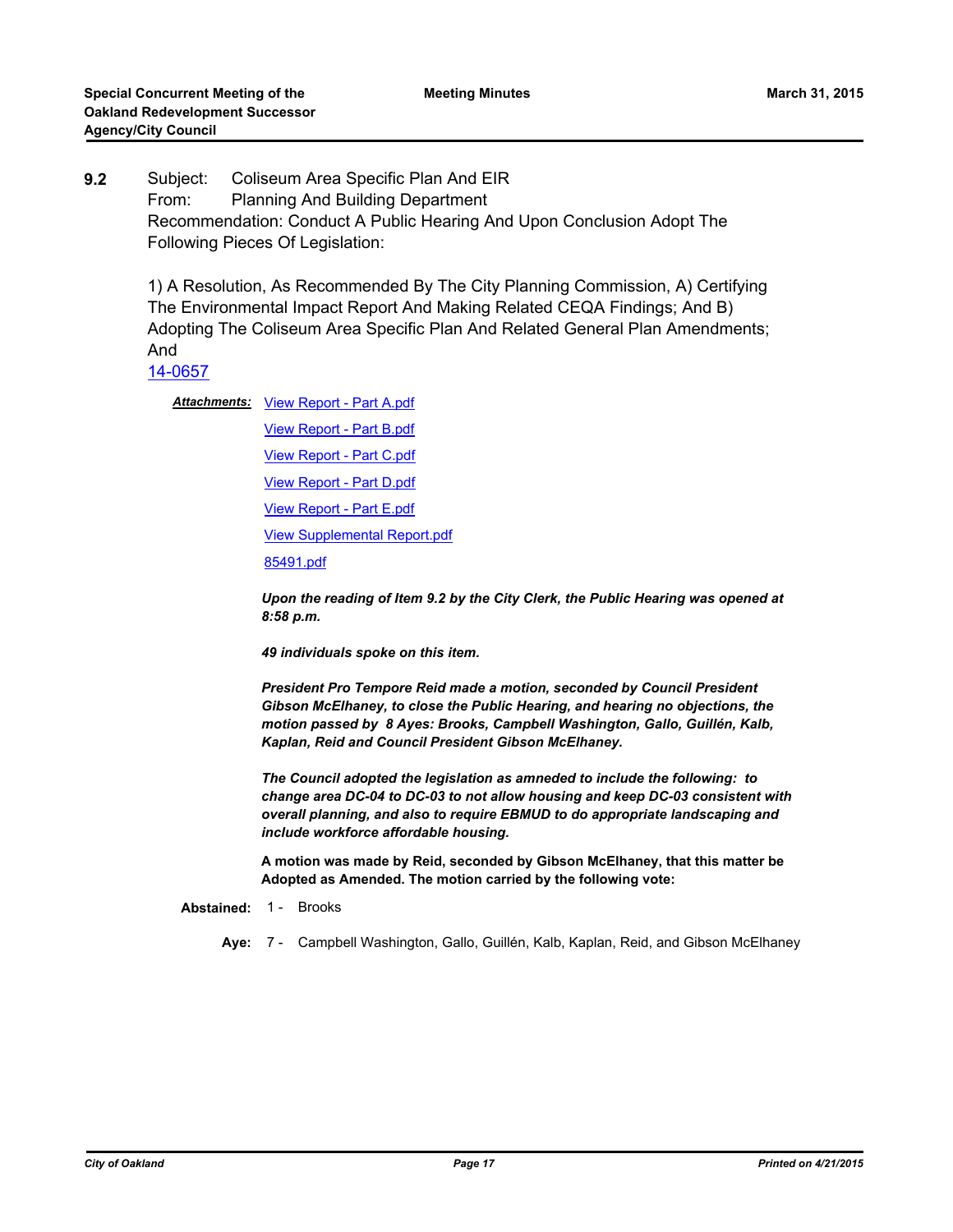Subject: Coliseum Area Specific Plan And EIR From: Planning And Building Department Recommendation: Adopt An Ordinance, As Recommended By The City Planning Commission, Amending The Oakland Planning Code To (A) Create The D-CO Coliseum Area District Zones Regulations; (B) Make Conforming, But Non-Substantive Changes To Other Planning Code Sections In The Coliseum Specific Plan, Lake Merritt Station Area Plan And West Oakland Specific Plan Areas; And (C) Adopt Revised Zoning And Height Area Maps [14-0658](http://oakland.legistar.com/gateway.aspx?m=l&id=/matter.aspx?key=24637)

Attachments: [View Report Part A.pdf](http://oakland.legistar.com/gateway.aspx?M=F&ID=e36b2f61-ade2-40bf-94bc-6ff178f3d438.pdf) [View Report Part B.pdf](http://oakland.legistar.com/gateway.aspx?M=F&ID=5c2e5b0b-36f9-4483-966c-a62b841b6159.pdf) [View Report Part C.pdf](http://oakland.legistar.com/gateway.aspx?M=F&ID=f57038c2-96b5-4273-94a8-5057f971281e.pdf) [View Report Part D.pdf](http://oakland.legistar.com/gateway.aspx?M=F&ID=a858421d-1a98-4401-b0c0-2de04c5cf68b.pdf) [View Report Part E.pdf](http://oakland.legistar.com/gateway.aspx?M=F&ID=8682fa91-cdcc-4635-b1b6-ec840c992488.pdf) [View Supplemental Report.pdf](http://oakland.legistar.com/gateway.aspx?M=F&ID=50557b93-4f8f-43b6-b5a5-8fe0ce5e420e.pdf)

> **A motion was made by Reid, seconded by Gibson McElhaney, that this matter be Approved On Introduction and Scheduled for Final Passage to the Meeting of the Oakland City Council, to be heard 4/21/2015. The motion carried by the following vote:**

## **Abstained:** 1 - Brooks

**Aye:** 7 - Campbell Washington, Gallo, Guillén, Kalb, Kaplan, Reid, and Gibson McElhaney

## **ACTION ON OTHER NON-CONSENT CALENDAR ITEMS:**

#### **10 THIS NUMBER INTENTIONALLY NOT USED**

**11** Subject: Update On The Status Of The Zero Waste Garbage Contract From: Vice Mayor Rebecca Kaplan Recommendation: Receive An Informational Report On The Status Of Zero Waste Implementation [14-0536](http://oakland.legistar.com/gateway.aspx?m=l&id=/matter.aspx?key=24515)

**Attachments: [View Report.pdf](http://oakland.legistar.com/gateway.aspx?M=F&ID=8fd0df24-09f2-4052-92f5-c1eb0188ac8f.pdf)** 

[View Supplemental Report.pdf](http://oakland.legistar.com/gateway.aspx?M=F&ID=5f0bf0d6-69ae-4509-a7b7-8c5ab2253881.pdf)

*The Council requested that staff provide the following in the next report: a breakdown of the money allocated, whether any has been spent, and if so, on what was it spent.*

**A motion was made by Kaplan, seconded by Brooks, that this matter be Continued to the Meeting of the Oakland City Council, to be heard 4/21/2015. The motion carried by the following vote:**

**Aye:** Brooks, Campbell Washington, Guillén, Kalb, Kaplan, Reid, and Gibson **McElhaney** Aye: 7 -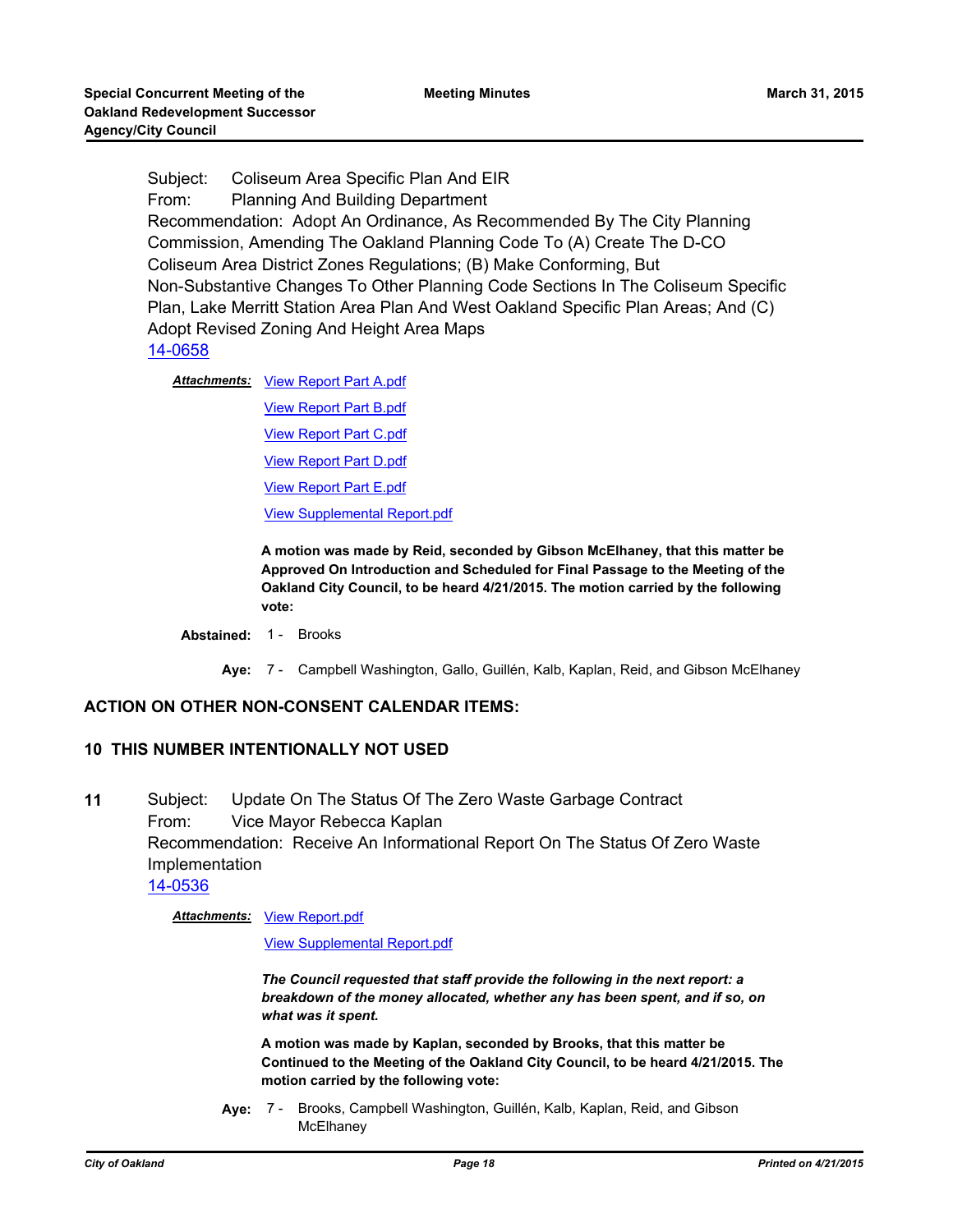**Absent:** 1 - Gallo

**13** Subject: Execution Of Supplement No. 5 To The Oakland Raiders And OACCA Master Agreement

From: Finance Department

Recommendation: Adopt A Resolution Approving And Authorizing The Execution Of Supplement No. 5 To The Master Agreement And Exhibits To The Master Agreement Between The Oakland Raiders And The Oakland-Alameda County Coliseum Authority [14-0693](http://oakland.legistar.com/gateway.aspx?m=l&id=/matter.aspx?key=24672)

Attachments: [View Report.pdf](http://oakland.legistar.com/gateway.aspx?M=F&ID=a17a2bbc-3a73-4098-88fd-ccd88a67192e.pdf)

[View Supplemental Report.pdf](http://oakland.legistar.com/gateway.aspx?M=F&ID=3d6c023d-6d1b-40b9-a33e-6d6e3a16376a.pdf)

[85492.pdf](http://oakland.legistar.com/gateway.aspx?M=F&ID=dba3b9ca-2534-484f-96b8-5dbb7dabde5a.pdf)

**A motion was made by Reid, seconded by Kaplan, that this matter be Adopted. The motion carried by the following vote:**

- **Aye:** Brooks, Campbell Washington, Guillén, Kalb, Kaplan, Reid, and Gibson **McElhaney** Aye: 7 -
- Absent: 1 Gallo
- **14** Subject: Term Lengths For The Safety And Services Oversight Commission From: Office Of The City Administrator Recommendation: Adopt An Ordinance Establishing The Membership Terms And Quorum Requirement For The Public Safety And Services Violence Prevention Oversight Commission [14-0685](http://oakland.legistar.com/gateway.aspx?m=l&id=/matter.aspx?key=24664)

**Attachments: [View Report.pdf](http://oakland.legistar.com/gateway.aspx?M=F&ID=82023a65-1d3a-4fa1-a922-5643cb9c36fe.pdf)** 

[View Supplemental Report.pdf](http://oakland.legistar.com/gateway.aspx?M=F&ID=bb05b689-6996-475b-ba3f-94fc03d65b12.pdf)

*Council adopted the ordinance on introduction as amended to include the following amendment: if an appointee takes over a position for a member mid-term, it will not count as a full term for the appointee if the term is more than halfway completed.*

*There were 3 speakers on this item.*

**A motion was made by Kalb, seconded by Reid, that this matter be Approved As Amended On Introduction and Scheduled for Final Passage to the Meeting of the Oakland City Council, to be heard 4/21/2015. The motion carried by the following vote:**

**Aye:** 6 - Brooks, Campbell Washington, Guillén, Kalb, Kaplan, and Gibson McElhaney

**Absent:** 2 - Gallo, and Reid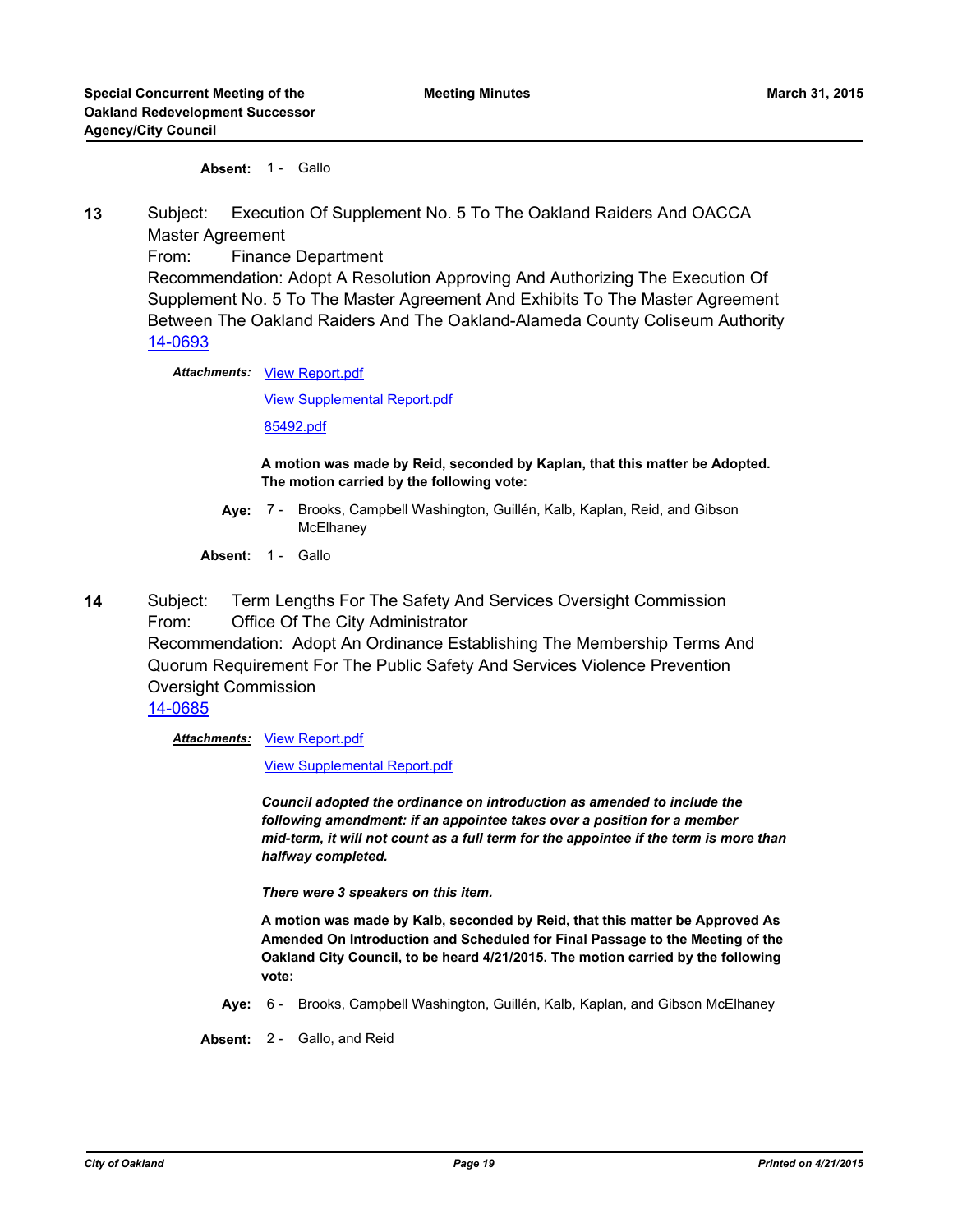**15** Subject: Amendment Of The Ground Lease For The Oakland Marriott From: Economic & Workforce Development Department Recommendation: Adopt An Ordinance Authorizing The Interim City Administrator, Without Returning To The City Council, To Negotiate And Execute An Amendment To The Oakland Marriott Hotel City Center Ground Lease Between The City Of Oakland And Either The Current Tenant, The CIM Group, Inc. (Or A Related Entity), Or The Prospective Tenant, AGRE DCP Oakland City Center LLC (Or A Related Entity), Clarifying Or Modifying Various Lease Provisions, Including The Terms Of The Ground Tenant's Option To Purchase

### [14-0615](http://oakland.legistar.com/gateway.aspx?m=l&id=/matter.aspx?key=24594)

#### *Attachments:* [View Report.pdf](http://oakland.legistar.com/gateway.aspx?M=F&ID=d12845ba-1627-4db0-9e7d-453ab39be733.pdf)

*The Council also directed staff to not allow the Marriott Hotel City Cetner to be used for gun/weapons displays or conventions.*

**A motion was made by Kaplan, seconded by Kalb, that this matter be Approved On Introduction and Scheduled for Final Passage to the Meeting of the Oakland City Council, to be heard 4/21/2015. The motion carried by the following vote:**

- **Aye:** Brooks, Campbell Washington, Guillén, Kalb, Kaplan, Reid, and Gibson **McElhanev** Ave: 7 -
- Absent: 1 Gallo
- **16** Subject: General Obligation 2015A Refunding Bonds

From: Finance Department

Recommendation: Adopt An Ordinance Authorizing The Issuance Of Not To Exceed \$140,000,000 Aggregate Principal Amount Of City Of Oakland General Obligation Refunding Bonds (Dedicated Unlimited Ad Valorem Property Tax), Series 2015A, And Authorizing Certain Actions Related Thereto [14-0684](http://oakland.legistar.com/gateway.aspx?m=l&id=/matter.aspx?key=24663)

**Attachments: [View Report.pdf](http://oakland.legistar.com/gateway.aspx?M=F&ID=a7575b98-ef66-4140-9e9e-d59f472f6aa0.pdf)** 

[View Supplemental Report.pdf](http://oakland.legistar.com/gateway.aspx?M=F&ID=2c6cef5f-06c3-421d-98e2-36ed14f748ac.pdf)

**A motion was made by Reid, seconded by Kalb, that this matter be Approved On Introduction and Scheduled for Final Passage to the Meeting of the Oakland City Council, to be heard 4/21/2015. The motion carried by the following vote:**

**Aye:** Brooks, Campbell Washington, Guillén, Kalb, Kaplan, Reid, and Gibson **McElhaney** Aye: 7 -

Absent: 1 - Gallo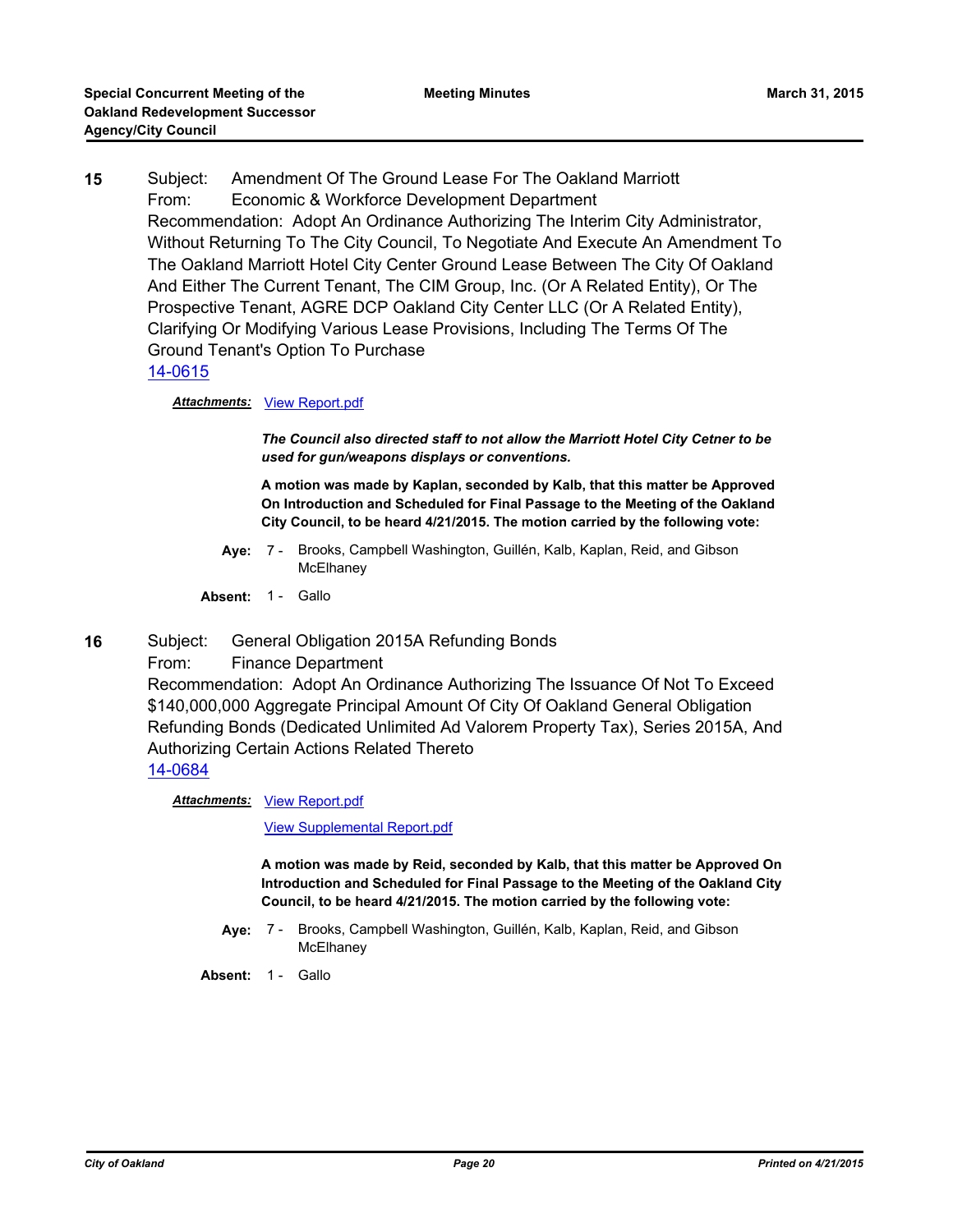# **S-17** Subject: Coliseum Arena 2015 Refunding Series A From: Finance Department Recommendation: Adopt A Resolution Regarding The Oakland-Alameda County Coliseum Authority's Issuance Of Lease Revenue Bonds (Oakland Coliseum Arena Project) 2015 Refunding Series A, Approving The Form And Authorizing The Execution And Delivery By The City Of Oakland Of One Or More Letters Of Representations; Approving Such Other Documents And The Taking Of All Necessary Actions By The City In Connection With The Refunding Of The Authority's Outstanding Bonds For The Arena, Including Approving The Form And Distribution Of An Official Statement In Connection Therewith [14-0619](http://oakland.legistar.com/gateway.aspx?m=l&id=/matter.aspx?key=24598)

**Attachments: [View Report.pdf](http://oakland.legistar.com/gateway.aspx?M=F&ID=aa17b6c4-239f-4cc2-a496-8d636a88e296.pdf)** 

[85493.pdf](http://oakland.legistar.com/gateway.aspx?M=F&ID=b128b1d8-50cb-4270-b786-05cb88840cc9.pdf)

#### **A motion was made by Reid, seconded by Kaplan, that this matter be Adopted. The motion carried by the following vote:**

- Aye: 7 Brooks, Campbell Washington, Guillén, Kalb, Kaplan, Reid, and Gibson **McElhanev**
- Absent: 1 Gallo
- **S-18** Subject: Measure WW Public Art

From: Economic & Workforce Development Department Recommendation: Adopt A Resolution Authorizing The City Administrator To Apply For, Accept, And Reallocate Grant Funds In An Amount Not To Exceed Two Hundred Four Thousand Sixty-Seven Dollars (\$204,067) From The East Bay Regional Park District Local Grant Program Under The Measure WW Park Bond Extension For Public Art At Three Designated Oakland Parks And Open Space Renovation Project Sites At Morcom Rose Garden, DeFremery Park, And Children's Fairyland [TITLE CHANGE]

[14-0496](http://oakland.legistar.com/gateway.aspx?m=l&id=/matter.aspx?key=24475)

**Attachments: [View Report.pdf](http://oakland.legistar.com/gateway.aspx?M=F&ID=e0b48630-f9ff-4843-a7f0-039870298210.pdf)** 

[View Supplemental Report.pdf](http://oakland.legistar.com/gateway.aspx?M=F&ID=1ea02ba6-3c14-4f93-9281-a760c0cd42be.pdf)

[85494.pdf](http://oakland.legistar.com/gateway.aspx?M=F&ID=d70574dd-9987-47fd-b46c-e8a81b7794df.pdf)

*The Council adopted the resolution as amended to award the recommended funding to Children's Fairyland and allocate all the remaining funds to DeFremery Park.*

**A motion was made by Brooks that this matter be Adopted as Amended. The motion carried by the following vote:**

**Aye:** 6 - Brooks, Campbell Washington, Guillén, Kalb, Kaplan, and Gibson McElhaney

**Absent:** 2 - Gallo, and Reid